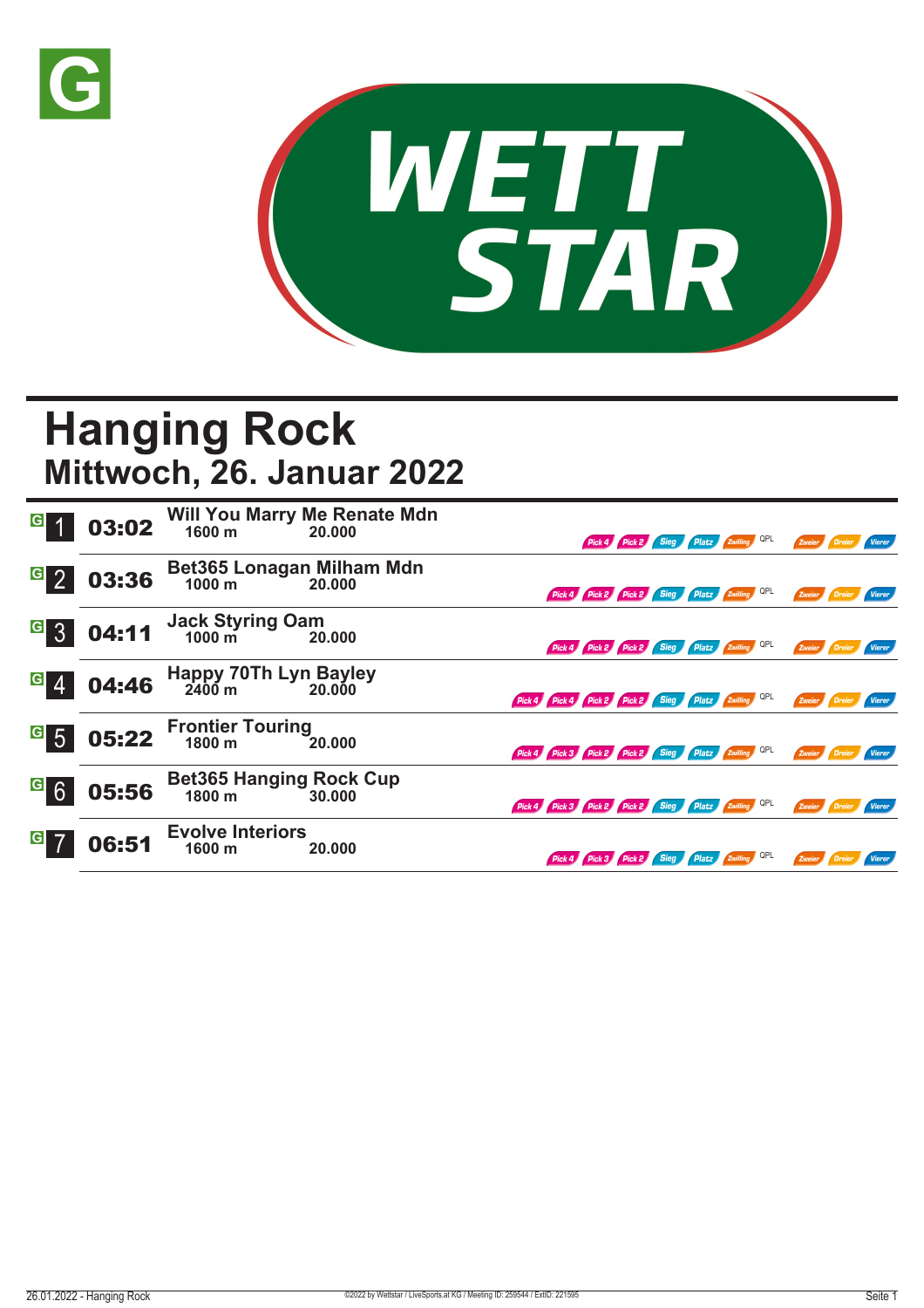| $\overline{2}$<br>$\overline{2}$<br>6<br>Adabeyaat<br>6<br>Cosgara<br>Gold Vee Eye Pea<br>Mangione<br>Regal Bellarina<br>7<br>$\overline{5}$<br>5<br>$\overline{2}$<br>$\overline{2}$<br>All Or Nothin'<br>5<br>Cosmic Scoop<br>Mean Boss<br>Haleakala<br>Retell<br>$6\phantom{1}6$<br>$6\,$<br>$\overline{7}$<br>Court Deep<br>Helmiton<br>Messika<br>Sarnia<br>$\overline{7}$<br>Allyrock<br>$\overline{7}$<br>$\overline{1}$<br>4<br>Amazing Grace<br>Daliapour's Turf<br>Hendrika<br>Mikayla's Pride<br>Sebeat<br>3<br>3<br>$\overline{2}$<br>$\overline{2}$<br>Ambusher<br><b>Highway To Success</b><br>Daniyah<br>Miss Luminari<br>Snappy Li'l Thing<br>$\overline{4}$<br>$\mathbf{1}$<br><b>Arabian Affairs</b><br>1<br>So Belafonte<br>$\Lambda$<br>Darken Up<br>Jamcra<br>Mongolian Flame<br>$\overline{4}$<br>$\overline{\mathcal{L}}$<br>$\overline{2}$<br>5<br>Do It In Purple<br>Jekyll'n'hyde<br>Mr Satellite<br>Somova<br>Bayfury<br>$\overline{2}$<br>$\overline{2}$<br>6<br>$\overline{4}$<br>My King's Counsel<br><b>Beatles</b><br>Dubai Dominion<br>King Aviator<br>Stay A While<br>$\overline{5}$<br>$\overline{1}$<br>Needs Amore<br>5<br>Dusty's Reward<br>King's Hand<br>Strategic Phil<br><b>Beauweevil</b><br>$\begin{array}{c} 2 \\ 2 \\ 2 \end{array}$<br>$\frac{3}{6}$<br>$\frac{5}{7}$<br><b>Dynamic Moss</b><br><b>Surreal Deal</b><br><b>Blazing Lace</b><br>Kingzan<br>Nicantellya<br>3<br>El Santo<br>La Sophia<br>Sword Fight<br><b>Bolek</b><br>Nievre<br>$\overline{7}$<br>$\overline{2}$<br>$\overline{4}$<br>Olifoet<br>The Onion Thief<br>End Of Day<br>Lady Zoffany<br><b>Breadcrumbs</b><br>$\sqrt{5}$<br>$\overline{7}$<br>3<br>3<br>Palace Road<br><b>Buddy For Nothing</b><br><b>Fighting Sweet</b><br>Last Dream<br>Unanchored<br>5<br>$\overline{4}$<br>$\overline{7}$<br><b>Flying Basil</b><br>Lesedi<br><b>Burleigh Boy</b><br>Pannier Dame<br>Understated<br>$\overline{7}$<br>3<br>6<br>3<br>Champagne Miami<br>Frank The Yank<br><b>Lightning Rider</b><br>Pearlman<br>Very Shamus<br>3<br>$\overline{2}$<br>$\mathbf{1}$<br>Weave That Web<br>$\overline{7}$<br>Classic Kingdom<br>4<br><b>French Fields</b><br>Mace Face<br>Pot The Black<br>3<br>5<br>Mafiore<br>$\overline{4}$<br>$\overline{7}$<br>Classic Number One<br>Go Gurda<br><b>Without Excuse</b><br>$\mathbf{1}$<br><b>Readily Rewarded</b><br><b>WANN STARTET IHR JOCKEY / FAHRER</b><br>2,3,6<br>Alexandra Bryan<br>2,4<br>Chloe Azzopardi<br>1,2,5,7<br><b>Christine Puls</b><br>4,6<br>1.3<br>Dean Holland<br>Craig Atkinson<br>6<br>2,3,4,7<br>$\overline{7}$<br>7<br>J Duffy<br>Jade Darose<br>Hannah Le Blanc<br>1,2,3,4,5<br>John Keating<br>5.7<br>John Robertson<br>Jamie Gibbons<br>1,2,4,5,7<br><b>Kate Walters</b><br>4,5,7<br>Kyle Hocking<br>1,4,5<br>Lewis German<br>1,2,3,4,5,6,7<br>3<br>2,3,4,6,7<br>Liam Riordan<br>Melissa Julius<br>Michael Poy<br>$\overline{2}$<br>1,2,3,4,5,7<br>1,4,5<br>R P Downey<br>Nathan Punch<br><b>Neil Farley</b><br>1.2<br>Samantha Noble<br>Sheridan Clarke<br>5.6.7<br><b>Robert Beattie</b><br>5<br>1,4,6,7<br><b>Tayla Childs</b><br>2.4.5<br>Will Gordon<br>1,2,3,4,6,7<br><b>Tatum Bull</b><br>Zoe Lloyd<br>3<br><b>WANN STARTET IHR TRAINER</b><br>2<br>6<br>Alan Goninon<br>Alicia Macpherson<br>Amy & Ash Yargi<br>Amy Mcdonald<br>1<br>1<br>$\overline{2}$<br>4.5.6.7<br>4,7<br>1<br>Ben Brisbourne<br>Bob & Kane Post<br><b>Brent Stanley</b><br>Andrew Bobbin<br>$\overline{7}$<br>5,7<br>1,2,7<br>3<br>C J Davis<br>Cameron Templeton<br>Bryan Marsden<br>C V Kelly<br>3<br>Charlotte Littlefield<br>$\overline{7}$<br><b>Charles Cassar</b><br><b>Charles Quick</b><br>$\mathbf{1}$<br>Chris Diplock<br>$\overline{7}$<br>Ciaron Maher & David Eustac 1.6.7<br>D & C Feek<br>$\overline{4}$<br>D F Hill<br>$\overline{7}$<br>Dan O'Sullivan<br>4,5,7<br>6<br>Danielle Chapman<br>Danny O'Brien<br>1,2,7<br>David Brideoake<br>1,2<br>2<br>Dwayne Reid<br>1,3<br>3<br>Emma Collins<br>Gordon Strang<br>5<br>Heath Chalmers<br>Gwenda Johnstone<br>5<br>4<br>Helen Burns<br>Jack Laing<br>Jackson Pallot<br>Jarrod Robinson<br>John Salanitri<br>$\overline{1}$<br>5<br>6<br>Kathryn Durden<br>John D Pearson<br>K Rousseaux<br>5<br>4,5<br>Libby Haworth<br>1.2<br>Lyn Shand<br>Lyn Tolson & Leonie Proctor<br>2<br>Kelvin Southey<br>$\overline{7}$<br>M J Ellerton<br>6<br>5<br>2.5<br>Marcus Fahler<br>Matt Cumani<br>Matt Ivill |  |  |  |  |  |  |  |
|-------------------------------------------------------------------------------------------------------------------------------------------------------------------------------------------------------------------------------------------------------------------------------------------------------------------------------------------------------------------------------------------------------------------------------------------------------------------------------------------------------------------------------------------------------------------------------------------------------------------------------------------------------------------------------------------------------------------------------------------------------------------------------------------------------------------------------------------------------------------------------------------------------------------------------------------------------------------------------------------------------------------------------------------------------------------------------------------------------------------------------------------------------------------------------------------------------------------------------------------------------------------------------------------------------------------------------------------------------------------------------------------------------------------------------------------------------------------------------------------------------------------------------------------------------------------------------------------------------------------------------------------------------------------------------------------------------------------------------------------------------------------------------------------------------------------------------------------------------------------------------------------------------------------------------------------------------------------------------------------------------------------------------------------------------------------------------------------------------------------------------------------------------------------------------------------------------------------------------------------------------------------------------------------------------------------------------------------------------------------------------------------------------------------------------------------------------------------------------------------------------------------------------------------------------------------------------------------------------------------------------------------------------------------------------------------------------------------------------------------------------------------------------------------------------------------------------------------------------------------------------------------------------------------------------------------------------------------------------------------------------------------------------------------------------------------------------------------------------------------------------------------------------------------------------------------------------------------------------------------------------------------------------------------------------------------------------------------------------------------------------------------------------------------------------------------------------------------------------------------------------------------------------------------------------------------------------------------------------------------------------------------------------------------------------------------------------------------------------------------------------------------------------------------------------------------------------------------------------------------------------------------------------------------------------------------------------------------------------------------------------------------------------------------------------------------------------------------------------------------------------------------------------------------------------------------------------------------------------------------------------------------------------------------------------------------------------------------------------------------------------------------------------------------------|--|--|--|--|--|--|--|
|                                                                                                                                                                                                                                                                                                                                                                                                                                                                                                                                                                                                                                                                                                                                                                                                                                                                                                                                                                                                                                                                                                                                                                                                                                                                                                                                                                                                                                                                                                                                                                                                                                                                                                                                                                                                                                                                                                                                                                                                                                                                                                                                                                                                                                                                                                                                                                                                                                                                                                                                                                                                                                                                                                                                                                                                                                                                                                                                                                                                                                                                                                                                                                                                                                                                                                                                                                                                                                                                                                                                                                                                                                                                                                                                                                                                                                                                                                                                                                                                                                                                                                                                                                                                                                                                                                                                                                                                                         |  |  |  |  |  |  |  |
|                                                                                                                                                                                                                                                                                                                                                                                                                                                                                                                                                                                                                                                                                                                                                                                                                                                                                                                                                                                                                                                                                                                                                                                                                                                                                                                                                                                                                                                                                                                                                                                                                                                                                                                                                                                                                                                                                                                                                                                                                                                                                                                                                                                                                                                                                                                                                                                                                                                                                                                                                                                                                                                                                                                                                                                                                                                                                                                                                                                                                                                                                                                                                                                                                                                                                                                                                                                                                                                                                                                                                                                                                                                                                                                                                                                                                                                                                                                                                                                                                                                                                                                                                                                                                                                                                                                                                                                                                         |  |  |  |  |  |  |  |
|                                                                                                                                                                                                                                                                                                                                                                                                                                                                                                                                                                                                                                                                                                                                                                                                                                                                                                                                                                                                                                                                                                                                                                                                                                                                                                                                                                                                                                                                                                                                                                                                                                                                                                                                                                                                                                                                                                                                                                                                                                                                                                                                                                                                                                                                                                                                                                                                                                                                                                                                                                                                                                                                                                                                                                                                                                                                                                                                                                                                                                                                                                                                                                                                                                                                                                                                                                                                                                                                                                                                                                                                                                                                                                                                                                                                                                                                                                                                                                                                                                                                                                                                                                                                                                                                                                                                                                                                                         |  |  |  |  |  |  |  |
|                                                                                                                                                                                                                                                                                                                                                                                                                                                                                                                                                                                                                                                                                                                                                                                                                                                                                                                                                                                                                                                                                                                                                                                                                                                                                                                                                                                                                                                                                                                                                                                                                                                                                                                                                                                                                                                                                                                                                                                                                                                                                                                                                                                                                                                                                                                                                                                                                                                                                                                                                                                                                                                                                                                                                                                                                                                                                                                                                                                                                                                                                                                                                                                                                                                                                                                                                                                                                                                                                                                                                                                                                                                                                                                                                                                                                                                                                                                                                                                                                                                                                                                                                                                                                                                                                                                                                                                                                         |  |  |  |  |  |  |  |
|                                                                                                                                                                                                                                                                                                                                                                                                                                                                                                                                                                                                                                                                                                                                                                                                                                                                                                                                                                                                                                                                                                                                                                                                                                                                                                                                                                                                                                                                                                                                                                                                                                                                                                                                                                                                                                                                                                                                                                                                                                                                                                                                                                                                                                                                                                                                                                                                                                                                                                                                                                                                                                                                                                                                                                                                                                                                                                                                                                                                                                                                                                                                                                                                                                                                                                                                                                                                                                                                                                                                                                                                                                                                                                                                                                                                                                                                                                                                                                                                                                                                                                                                                                                                                                                                                                                                                                                                                         |  |  |  |  |  |  |  |
|                                                                                                                                                                                                                                                                                                                                                                                                                                                                                                                                                                                                                                                                                                                                                                                                                                                                                                                                                                                                                                                                                                                                                                                                                                                                                                                                                                                                                                                                                                                                                                                                                                                                                                                                                                                                                                                                                                                                                                                                                                                                                                                                                                                                                                                                                                                                                                                                                                                                                                                                                                                                                                                                                                                                                                                                                                                                                                                                                                                                                                                                                                                                                                                                                                                                                                                                                                                                                                                                                                                                                                                                                                                                                                                                                                                                                                                                                                                                                                                                                                                                                                                                                                                                                                                                                                                                                                                                                         |  |  |  |  |  |  |  |
|                                                                                                                                                                                                                                                                                                                                                                                                                                                                                                                                                                                                                                                                                                                                                                                                                                                                                                                                                                                                                                                                                                                                                                                                                                                                                                                                                                                                                                                                                                                                                                                                                                                                                                                                                                                                                                                                                                                                                                                                                                                                                                                                                                                                                                                                                                                                                                                                                                                                                                                                                                                                                                                                                                                                                                                                                                                                                                                                                                                                                                                                                                                                                                                                                                                                                                                                                                                                                                                                                                                                                                                                                                                                                                                                                                                                                                                                                                                                                                                                                                                                                                                                                                                                                                                                                                                                                                                                                         |  |  |  |  |  |  |  |
|                                                                                                                                                                                                                                                                                                                                                                                                                                                                                                                                                                                                                                                                                                                                                                                                                                                                                                                                                                                                                                                                                                                                                                                                                                                                                                                                                                                                                                                                                                                                                                                                                                                                                                                                                                                                                                                                                                                                                                                                                                                                                                                                                                                                                                                                                                                                                                                                                                                                                                                                                                                                                                                                                                                                                                                                                                                                                                                                                                                                                                                                                                                                                                                                                                                                                                                                                                                                                                                                                                                                                                                                                                                                                                                                                                                                                                                                                                                                                                                                                                                                                                                                                                                                                                                                                                                                                                                                                         |  |  |  |  |  |  |  |
|                                                                                                                                                                                                                                                                                                                                                                                                                                                                                                                                                                                                                                                                                                                                                                                                                                                                                                                                                                                                                                                                                                                                                                                                                                                                                                                                                                                                                                                                                                                                                                                                                                                                                                                                                                                                                                                                                                                                                                                                                                                                                                                                                                                                                                                                                                                                                                                                                                                                                                                                                                                                                                                                                                                                                                                                                                                                                                                                                                                                                                                                                                                                                                                                                                                                                                                                                                                                                                                                                                                                                                                                                                                                                                                                                                                                                                                                                                                                                                                                                                                                                                                                                                                                                                                                                                                                                                                                                         |  |  |  |  |  |  |  |
|                                                                                                                                                                                                                                                                                                                                                                                                                                                                                                                                                                                                                                                                                                                                                                                                                                                                                                                                                                                                                                                                                                                                                                                                                                                                                                                                                                                                                                                                                                                                                                                                                                                                                                                                                                                                                                                                                                                                                                                                                                                                                                                                                                                                                                                                                                                                                                                                                                                                                                                                                                                                                                                                                                                                                                                                                                                                                                                                                                                                                                                                                                                                                                                                                                                                                                                                                                                                                                                                                                                                                                                                                                                                                                                                                                                                                                                                                                                                                                                                                                                                                                                                                                                                                                                                                                                                                                                                                         |  |  |  |  |  |  |  |
|                                                                                                                                                                                                                                                                                                                                                                                                                                                                                                                                                                                                                                                                                                                                                                                                                                                                                                                                                                                                                                                                                                                                                                                                                                                                                                                                                                                                                                                                                                                                                                                                                                                                                                                                                                                                                                                                                                                                                                                                                                                                                                                                                                                                                                                                                                                                                                                                                                                                                                                                                                                                                                                                                                                                                                                                                                                                                                                                                                                                                                                                                                                                                                                                                                                                                                                                                                                                                                                                                                                                                                                                                                                                                                                                                                                                                                                                                                                                                                                                                                                                                                                                                                                                                                                                                                                                                                                                                         |  |  |  |  |  |  |  |
|                                                                                                                                                                                                                                                                                                                                                                                                                                                                                                                                                                                                                                                                                                                                                                                                                                                                                                                                                                                                                                                                                                                                                                                                                                                                                                                                                                                                                                                                                                                                                                                                                                                                                                                                                                                                                                                                                                                                                                                                                                                                                                                                                                                                                                                                                                                                                                                                                                                                                                                                                                                                                                                                                                                                                                                                                                                                                                                                                                                                                                                                                                                                                                                                                                                                                                                                                                                                                                                                                                                                                                                                                                                                                                                                                                                                                                                                                                                                                                                                                                                                                                                                                                                                                                                                                                                                                                                                                         |  |  |  |  |  |  |  |
|                                                                                                                                                                                                                                                                                                                                                                                                                                                                                                                                                                                                                                                                                                                                                                                                                                                                                                                                                                                                                                                                                                                                                                                                                                                                                                                                                                                                                                                                                                                                                                                                                                                                                                                                                                                                                                                                                                                                                                                                                                                                                                                                                                                                                                                                                                                                                                                                                                                                                                                                                                                                                                                                                                                                                                                                                                                                                                                                                                                                                                                                                                                                                                                                                                                                                                                                                                                                                                                                                                                                                                                                                                                                                                                                                                                                                                                                                                                                                                                                                                                                                                                                                                                                                                                                                                                                                                                                                         |  |  |  |  |  |  |  |
|                                                                                                                                                                                                                                                                                                                                                                                                                                                                                                                                                                                                                                                                                                                                                                                                                                                                                                                                                                                                                                                                                                                                                                                                                                                                                                                                                                                                                                                                                                                                                                                                                                                                                                                                                                                                                                                                                                                                                                                                                                                                                                                                                                                                                                                                                                                                                                                                                                                                                                                                                                                                                                                                                                                                                                                                                                                                                                                                                                                                                                                                                                                                                                                                                                                                                                                                                                                                                                                                                                                                                                                                                                                                                                                                                                                                                                                                                                                                                                                                                                                                                                                                                                                                                                                                                                                                                                                                                         |  |  |  |  |  |  |  |
|                                                                                                                                                                                                                                                                                                                                                                                                                                                                                                                                                                                                                                                                                                                                                                                                                                                                                                                                                                                                                                                                                                                                                                                                                                                                                                                                                                                                                                                                                                                                                                                                                                                                                                                                                                                                                                                                                                                                                                                                                                                                                                                                                                                                                                                                                                                                                                                                                                                                                                                                                                                                                                                                                                                                                                                                                                                                                                                                                                                                                                                                                                                                                                                                                                                                                                                                                                                                                                                                                                                                                                                                                                                                                                                                                                                                                                                                                                                                                                                                                                                                                                                                                                                                                                                                                                                                                                                                                         |  |  |  |  |  |  |  |
|                                                                                                                                                                                                                                                                                                                                                                                                                                                                                                                                                                                                                                                                                                                                                                                                                                                                                                                                                                                                                                                                                                                                                                                                                                                                                                                                                                                                                                                                                                                                                                                                                                                                                                                                                                                                                                                                                                                                                                                                                                                                                                                                                                                                                                                                                                                                                                                                                                                                                                                                                                                                                                                                                                                                                                                                                                                                                                                                                                                                                                                                                                                                                                                                                                                                                                                                                                                                                                                                                                                                                                                                                                                                                                                                                                                                                                                                                                                                                                                                                                                                                                                                                                                                                                                                                                                                                                                                                         |  |  |  |  |  |  |  |
|                                                                                                                                                                                                                                                                                                                                                                                                                                                                                                                                                                                                                                                                                                                                                                                                                                                                                                                                                                                                                                                                                                                                                                                                                                                                                                                                                                                                                                                                                                                                                                                                                                                                                                                                                                                                                                                                                                                                                                                                                                                                                                                                                                                                                                                                                                                                                                                                                                                                                                                                                                                                                                                                                                                                                                                                                                                                                                                                                                                                                                                                                                                                                                                                                                                                                                                                                                                                                                                                                                                                                                                                                                                                                                                                                                                                                                                                                                                                                                                                                                                                                                                                                                                                                                                                                                                                                                                                                         |  |  |  |  |  |  |  |
|                                                                                                                                                                                                                                                                                                                                                                                                                                                                                                                                                                                                                                                                                                                                                                                                                                                                                                                                                                                                                                                                                                                                                                                                                                                                                                                                                                                                                                                                                                                                                                                                                                                                                                                                                                                                                                                                                                                                                                                                                                                                                                                                                                                                                                                                                                                                                                                                                                                                                                                                                                                                                                                                                                                                                                                                                                                                                                                                                                                                                                                                                                                                                                                                                                                                                                                                                                                                                                                                                                                                                                                                                                                                                                                                                                                                                                                                                                                                                                                                                                                                                                                                                                                                                                                                                                                                                                                                                         |  |  |  |  |  |  |  |
|                                                                                                                                                                                                                                                                                                                                                                                                                                                                                                                                                                                                                                                                                                                                                                                                                                                                                                                                                                                                                                                                                                                                                                                                                                                                                                                                                                                                                                                                                                                                                                                                                                                                                                                                                                                                                                                                                                                                                                                                                                                                                                                                                                                                                                                                                                                                                                                                                                                                                                                                                                                                                                                                                                                                                                                                                                                                                                                                                                                                                                                                                                                                                                                                                                                                                                                                                                                                                                                                                                                                                                                                                                                                                                                                                                                                                                                                                                                                                                                                                                                                                                                                                                                                                                                                                                                                                                                                                         |  |  |  |  |  |  |  |
|                                                                                                                                                                                                                                                                                                                                                                                                                                                                                                                                                                                                                                                                                                                                                                                                                                                                                                                                                                                                                                                                                                                                                                                                                                                                                                                                                                                                                                                                                                                                                                                                                                                                                                                                                                                                                                                                                                                                                                                                                                                                                                                                                                                                                                                                                                                                                                                                                                                                                                                                                                                                                                                                                                                                                                                                                                                                                                                                                                                                                                                                                                                                                                                                                                                                                                                                                                                                                                                                                                                                                                                                                                                                                                                                                                                                                                                                                                                                                                                                                                                                                                                                                                                                                                                                                                                                                                                                                         |  |  |  |  |  |  |  |
|                                                                                                                                                                                                                                                                                                                                                                                                                                                                                                                                                                                                                                                                                                                                                                                                                                                                                                                                                                                                                                                                                                                                                                                                                                                                                                                                                                                                                                                                                                                                                                                                                                                                                                                                                                                                                                                                                                                                                                                                                                                                                                                                                                                                                                                                                                                                                                                                                                                                                                                                                                                                                                                                                                                                                                                                                                                                                                                                                                                                                                                                                                                                                                                                                                                                                                                                                                                                                                                                                                                                                                                                                                                                                                                                                                                                                                                                                                                                                                                                                                                                                                                                                                                                                                                                                                                                                                                                                         |  |  |  |  |  |  |  |
|                                                                                                                                                                                                                                                                                                                                                                                                                                                                                                                                                                                                                                                                                                                                                                                                                                                                                                                                                                                                                                                                                                                                                                                                                                                                                                                                                                                                                                                                                                                                                                                                                                                                                                                                                                                                                                                                                                                                                                                                                                                                                                                                                                                                                                                                                                                                                                                                                                                                                                                                                                                                                                                                                                                                                                                                                                                                                                                                                                                                                                                                                                                                                                                                                                                                                                                                                                                                                                                                                                                                                                                                                                                                                                                                                                                                                                                                                                                                                                                                                                                                                                                                                                                                                                                                                                                                                                                                                         |  |  |  |  |  |  |  |
|                                                                                                                                                                                                                                                                                                                                                                                                                                                                                                                                                                                                                                                                                                                                                                                                                                                                                                                                                                                                                                                                                                                                                                                                                                                                                                                                                                                                                                                                                                                                                                                                                                                                                                                                                                                                                                                                                                                                                                                                                                                                                                                                                                                                                                                                                                                                                                                                                                                                                                                                                                                                                                                                                                                                                                                                                                                                                                                                                                                                                                                                                                                                                                                                                                                                                                                                                                                                                                                                                                                                                                                                                                                                                                                                                                                                                                                                                                                                                                                                                                                                                                                                                                                                                                                                                                                                                                                                                         |  |  |  |  |  |  |  |
|                                                                                                                                                                                                                                                                                                                                                                                                                                                                                                                                                                                                                                                                                                                                                                                                                                                                                                                                                                                                                                                                                                                                                                                                                                                                                                                                                                                                                                                                                                                                                                                                                                                                                                                                                                                                                                                                                                                                                                                                                                                                                                                                                                                                                                                                                                                                                                                                                                                                                                                                                                                                                                                                                                                                                                                                                                                                                                                                                                                                                                                                                                                                                                                                                                                                                                                                                                                                                                                                                                                                                                                                                                                                                                                                                                                                                                                                                                                                                                                                                                                                                                                                                                                                                                                                                                                                                                                                                         |  |  |  |  |  |  |  |
|                                                                                                                                                                                                                                                                                                                                                                                                                                                                                                                                                                                                                                                                                                                                                                                                                                                                                                                                                                                                                                                                                                                                                                                                                                                                                                                                                                                                                                                                                                                                                                                                                                                                                                                                                                                                                                                                                                                                                                                                                                                                                                                                                                                                                                                                                                                                                                                                                                                                                                                                                                                                                                                                                                                                                                                                                                                                                                                                                                                                                                                                                                                                                                                                                                                                                                                                                                                                                                                                                                                                                                                                                                                                                                                                                                                                                                                                                                                                                                                                                                                                                                                                                                                                                                                                                                                                                                                                                         |  |  |  |  |  |  |  |
|                                                                                                                                                                                                                                                                                                                                                                                                                                                                                                                                                                                                                                                                                                                                                                                                                                                                                                                                                                                                                                                                                                                                                                                                                                                                                                                                                                                                                                                                                                                                                                                                                                                                                                                                                                                                                                                                                                                                                                                                                                                                                                                                                                                                                                                                                                                                                                                                                                                                                                                                                                                                                                                                                                                                                                                                                                                                                                                                                                                                                                                                                                                                                                                                                                                                                                                                                                                                                                                                                                                                                                                                                                                                                                                                                                                                                                                                                                                                                                                                                                                                                                                                                                                                                                                                                                                                                                                                                         |  |  |  |  |  |  |  |
|                                                                                                                                                                                                                                                                                                                                                                                                                                                                                                                                                                                                                                                                                                                                                                                                                                                                                                                                                                                                                                                                                                                                                                                                                                                                                                                                                                                                                                                                                                                                                                                                                                                                                                                                                                                                                                                                                                                                                                                                                                                                                                                                                                                                                                                                                                                                                                                                                                                                                                                                                                                                                                                                                                                                                                                                                                                                                                                                                                                                                                                                                                                                                                                                                                                                                                                                                                                                                                                                                                                                                                                                                                                                                                                                                                                                                                                                                                                                                                                                                                                                                                                                                                                                                                                                                                                                                                                                                         |  |  |  |  |  |  |  |
|                                                                                                                                                                                                                                                                                                                                                                                                                                                                                                                                                                                                                                                                                                                                                                                                                                                                                                                                                                                                                                                                                                                                                                                                                                                                                                                                                                                                                                                                                                                                                                                                                                                                                                                                                                                                                                                                                                                                                                                                                                                                                                                                                                                                                                                                                                                                                                                                                                                                                                                                                                                                                                                                                                                                                                                                                                                                                                                                                                                                                                                                                                                                                                                                                                                                                                                                                                                                                                                                                                                                                                                                                                                                                                                                                                                                                                                                                                                                                                                                                                                                                                                                                                                                                                                                                                                                                                                                                         |  |  |  |  |  |  |  |
|                                                                                                                                                                                                                                                                                                                                                                                                                                                                                                                                                                                                                                                                                                                                                                                                                                                                                                                                                                                                                                                                                                                                                                                                                                                                                                                                                                                                                                                                                                                                                                                                                                                                                                                                                                                                                                                                                                                                                                                                                                                                                                                                                                                                                                                                                                                                                                                                                                                                                                                                                                                                                                                                                                                                                                                                                                                                                                                                                                                                                                                                                                                                                                                                                                                                                                                                                                                                                                                                                                                                                                                                                                                                                                                                                                                                                                                                                                                                                                                                                                                                                                                                                                                                                                                                                                                                                                                                                         |  |  |  |  |  |  |  |
|                                                                                                                                                                                                                                                                                                                                                                                                                                                                                                                                                                                                                                                                                                                                                                                                                                                                                                                                                                                                                                                                                                                                                                                                                                                                                                                                                                                                                                                                                                                                                                                                                                                                                                                                                                                                                                                                                                                                                                                                                                                                                                                                                                                                                                                                                                                                                                                                                                                                                                                                                                                                                                                                                                                                                                                                                                                                                                                                                                                                                                                                                                                                                                                                                                                                                                                                                                                                                                                                                                                                                                                                                                                                                                                                                                                                                                                                                                                                                                                                                                                                                                                                                                                                                                                                                                                                                                                                                         |  |  |  |  |  |  |  |
|                                                                                                                                                                                                                                                                                                                                                                                                                                                                                                                                                                                                                                                                                                                                                                                                                                                                                                                                                                                                                                                                                                                                                                                                                                                                                                                                                                                                                                                                                                                                                                                                                                                                                                                                                                                                                                                                                                                                                                                                                                                                                                                                                                                                                                                                                                                                                                                                                                                                                                                                                                                                                                                                                                                                                                                                                                                                                                                                                                                                                                                                                                                                                                                                                                                                                                                                                                                                                                                                                                                                                                                                                                                                                                                                                                                                                                                                                                                                                                                                                                                                                                                                                                                                                                                                                                                                                                                                                         |  |  |  |  |  |  |  |
|                                                                                                                                                                                                                                                                                                                                                                                                                                                                                                                                                                                                                                                                                                                                                                                                                                                                                                                                                                                                                                                                                                                                                                                                                                                                                                                                                                                                                                                                                                                                                                                                                                                                                                                                                                                                                                                                                                                                                                                                                                                                                                                                                                                                                                                                                                                                                                                                                                                                                                                                                                                                                                                                                                                                                                                                                                                                                                                                                                                                                                                                                                                                                                                                                                                                                                                                                                                                                                                                                                                                                                                                                                                                                                                                                                                                                                                                                                                                                                                                                                                                                                                                                                                                                                                                                                                                                                                                                         |  |  |  |  |  |  |  |

**Matt Laurie 2 Melody Cunningham 3 Michael Templeton 4,5,7 Nathan Hobson 3 Neil Dyer 3 Patrick Kearney 2 Peter Foster 1 Ron Hockley 2,3,4,5 S G Noble 5 S Morrish 4 Sharon Croxford 2 Steve Cunningham 2**

**Steve Field 3,6 Wayne Walters 5**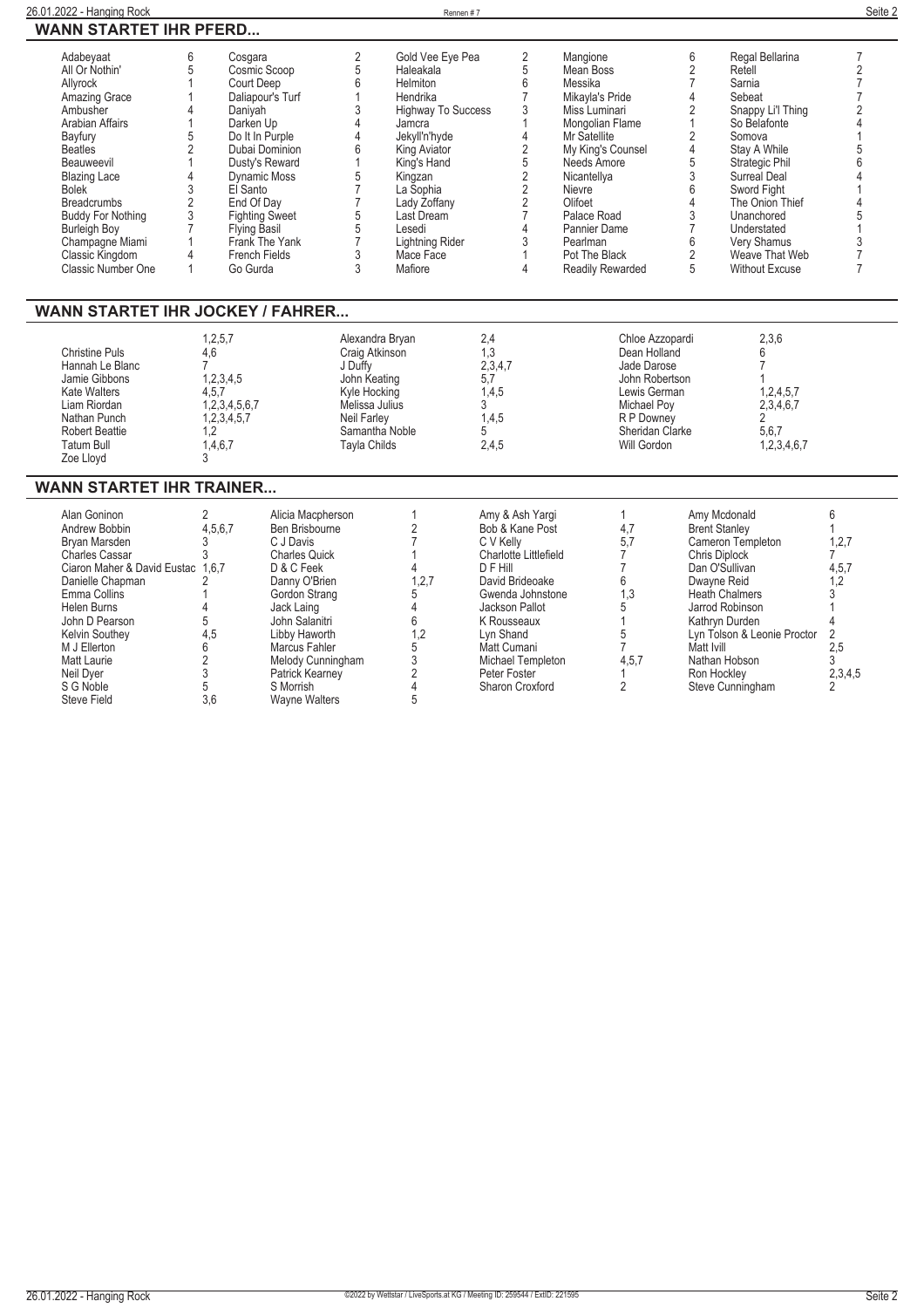|                                                      | 26.01.2022 - Hanging Rock                                                                                                | Rennen#1                                                  | Seite 3 |
|------------------------------------------------------|--------------------------------------------------------------------------------------------------------------------------|-----------------------------------------------------------|---------|
| $\overline{G}$                                       | 1600 m<br>20.000<br>03:02                                                                                                | Will You Marry Me Renate Mdn<br>Rennpreis: 20.000         |         |
| 1600                                                 | QPL<br><b>Sieg</b><br>Zwilling<br><b>Platz</b>                                                                           | Pick 2 Pick 4<br><b>Dreier</b><br><b>Vierer</b><br>Zweier |         |
| 4<br>59.5                                            | <b>Arabian Affairs</b><br>6j. b/br W (Al Maher - Carnova)<br>Trainer: Cameron Templeton<br>۸<br>u<br><b>Lewis German</b> |                                                           |         |
| Box: 4<br>ML: 9,0                                    |                                                                                                                          |                                                           |         |
| $\overline{\mathbf{2}}$<br>59.5<br>Box: 2<br>ML: 9,0 | <b>Beauweevil</b><br>6j. b W (Dundeel - Means A Lot)<br>Trainer: Dwayne Reid<br><b>Jamie Gibbons</b>                     |                                                           |         |
|                                                      |                                                                                                                          |                                                           |         |
| 3<br>59.5<br>Box: 11                                 | <b>Jamcra</b><br>4j. b W (Contributer - Megan's Tough Love)<br>Trainer: Emma Collins                                     |                                                           |         |
| ML: 501,0                                            | John Robertson                                                                                                           |                                                           |         |
| 4<br>59.5<br>Box: 7<br>ML: 15,0                      | <b>Understated</b><br>6j. br W (Danesis - Z'vinsky)<br>Trainer: Peter Foster<br><b>CRI</b><br><b>Kyle Hocking</b>        |                                                           |         |
|                                                      | <b>Dusty's Reward</b>                                                                                                    |                                                           |         |
| 5<br>58.0                                            | 3j. b W (Reset - Obscurity)<br>Trainer: Libby Haworth<br>Q                                                               |                                                           |         |
| Box: 8<br>ML: 51,0                                   | <b>Robert Beattie</b>                                                                                                    |                                                           |         |
| 6<br>57.5<br>Box: 9                                  | <b>Amazing Grace</b><br>8j. b S (Kaphero - My Saviour)<br>Trainer: K Rousseaux                                           |                                                           |         |
| ML: 75,0                                             | <b>Tatum Bull</b>                                                                                                        |                                                           |         |
| —<br>I<br>57.5<br>Box: 12<br>ML: 501,0               | <b>Mongolian Flame</b><br>4j. b/br S (Mongolian Khan - Mongolian Miracl<br>Trainer: Brent Stanley<br>Ó.                  |                                                           |         |
|                                                      | Somova                                                                                                                   |                                                           |         |
| 8<br>57.5<br>Box: 13<br>ML: 51,0                     | 4j. b S (Time For War - Marinov)<br>Trainer: Gwenda Johnstone<br>×<br>$\mathbf{r}$<br><b>Nathan Punch</b>                |                                                           |         |
| 9<br>57.5<br>Box: 1<br>ML: 23,0                      | <b>Sword Fight</b><br>4j. b S (Fighting Sun - Swordane)<br>Trainer: Jarrod Robinson<br>a,<br>Ĥ<br><b>Neil Farley</b>     |                                                           |         |
|                                                      |                                                                                                                          |                                                           |         |
| и<br>56.0                                            | <b>Champagne Miami</b><br>3j. br S (All Too Hard - Cafe Scientific)<br>Trainer: Danny O'Brien                            |                                                           |         |
| Box: 6<br>ML: 75,0                                   | Liam Riordan                                                                                                             |                                                           |         |
| и<br>59.5<br>Box: 5<br>ML: 31,0                      | <b>Classic Number One</b><br>4j. br W (Skilled - Classic Brassica)<br>Trainer: Ciaron Maher & David Eustace              |                                                           |         |
|                                                      | <b>Mace Face</b>                                                                                                         |                                                           |         |
| 59.5                                                 | 4j. ch W (Rock Face - Delmacy)<br>Trainer: Charles Quick                                                                 |                                                           |         |
| Box: 10<br>ML: 51,0                                  | <b>Craig Atkinson</b>                                                                                                    |                                                           |         |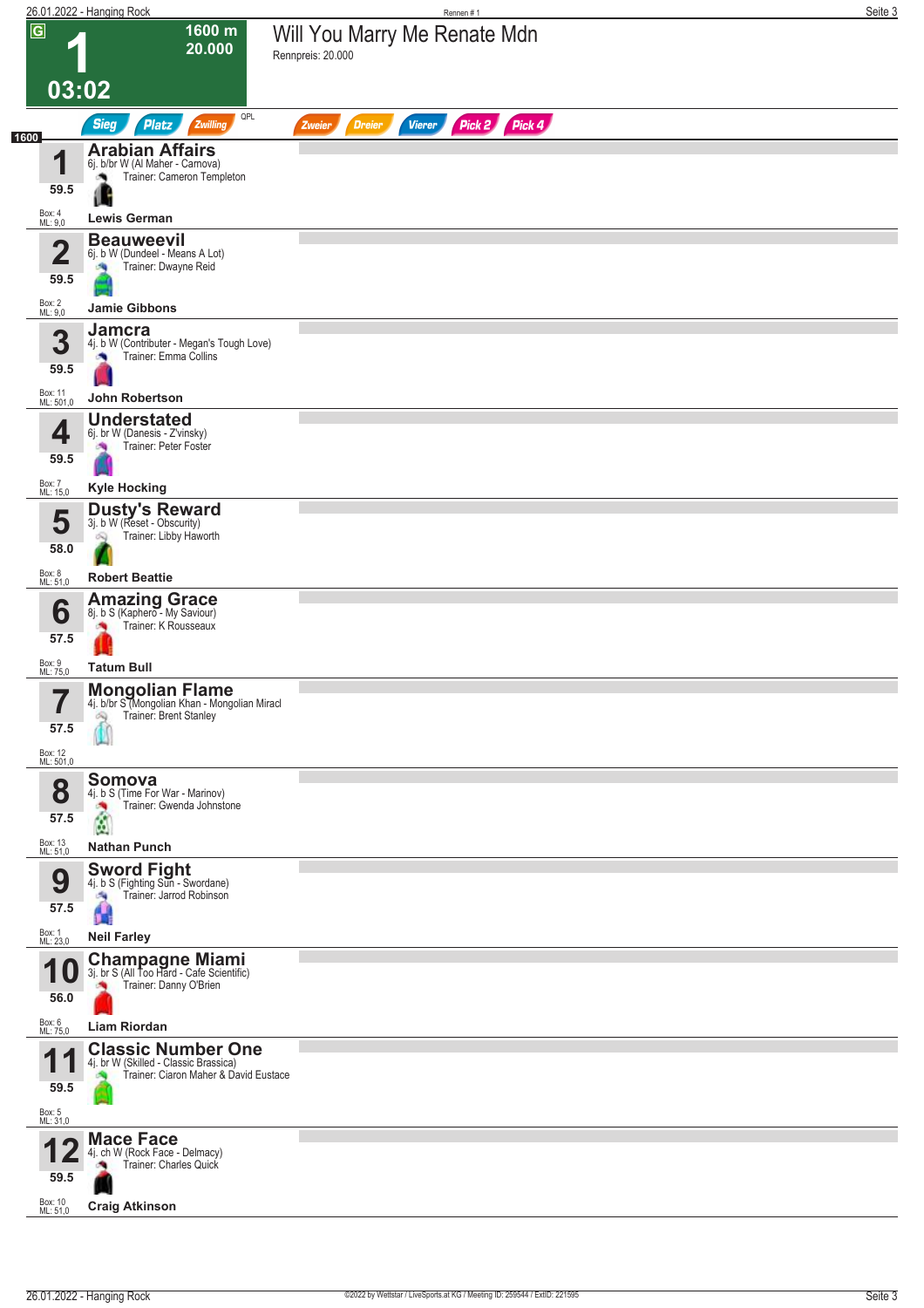| 26.01.2022 - Hanging Rock                                                                                                                | Rennen#1                                              | Seite 4 |
|------------------------------------------------------------------------------------------------------------------------------------------|-------------------------------------------------------|---------|
| $\overline{G}$<br>1600 m<br>20.000                                                                                                       | Will You Marry Me Renate Mdn<br>Rennpreis: 20.000     |         |
| 03:02                                                                                                                                    |                                                       |         |
| QPL<br><b>Sieg</b><br><b>Platz</b><br>Zwilling                                                                                           | Pick 4<br>Pick 2<br><b>Vierer</b><br>Zweier<br>Dreier |         |
| <b>Allyrock</b><br>4j. b S (Bull Point - Without Words)<br>Trainer: Amy & Ash Yargi<br>57.5<br>Box: 14<br>ML: 11,0<br><b>Will Gordon</b> |                                                       |         |
| <b>Daliapour's Turf</b><br>8j. b.W (Daliapour - Matriculate)<br>Trainer: Alicia Macpherson<br>₫<br>59.5                                  |                                                       |         |
| Box: 3<br>ML: 51,0<br>Ergebnis:<br>Quoten:                                                                                               |                                                       |         |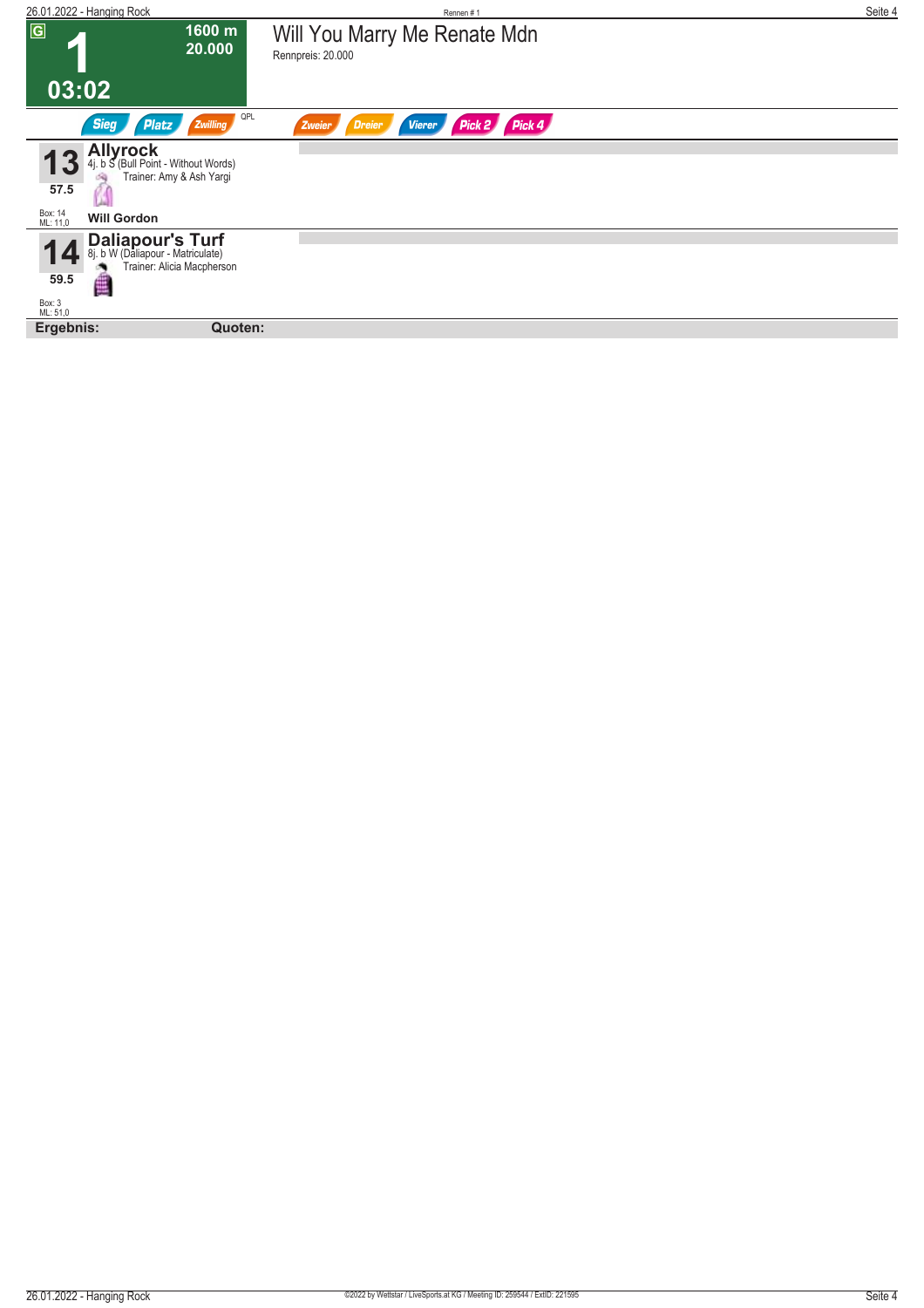|                |                                 | 26.01.2022 - Hanging Rock                                                                                  | Rennen#2                                                         | Seite 5 |
|----------------|---------------------------------|------------------------------------------------------------------------------------------------------------|------------------------------------------------------------------|---------|
| $\overline{G}$ | 03:36                           | 1000 m<br>20.000                                                                                           | Bet365 Lonagan Milham Mdn<br>Rennpreis: 20.000                   |         |
|                |                                 | QPL<br><b>Sieg</b><br><b>Platz</b><br>Zwilling                                                             | Pick 2 Pick 2 Pick 4<br><b>Dreier</b><br><b>Vierer</b><br>Zweier |         |
| 1000           | 4<br>59.5                       | <b>Gold Vee Eye Pea</b><br>4j. ch W (Akeed Mofeed - Secret Delight)<br>Trainer: Matt Ivill<br>۸            |                                                                  |         |
|                | Box: 3<br>ML: 95,0              | R P Downey                                                                                                 |                                                                  |         |
|                | $\overline{\mathbf{2}}$<br>59.5 | <b>Kingzan</b><br>5j. br W (The King's Cross - Jenzan)<br>Trainer: Steve Cunningham                        |                                                                  |         |
|                | Box: 7<br>ML: 501,0             | <b>Robert Beattie</b>                                                                                      |                                                                  |         |
|                | 3<br>59.5<br>Box: 2<br>ML: 81,0 | <b>Mean Boss</b><br>5j. ch W (Street Boss - Malakini)<br>Trainer: Cameron Templeton<br><b>Lewis German</b> |                                                                  |         |
|                |                                 | <b>Pot The Black</b>                                                                                       |                                                                  |         |
|                | 4<br>59.5                       | 6j. bl W (Sunday Knight - Kazai)<br>Trainer: Ron Hockley                                                   |                                                                  |         |
|                | Box: 10<br>ML: 81,0             | <b>Tayla Childs</b>                                                                                        |                                                                  |         |
|                | 5<br>59.5                       | <b>Retell</b><br>5j. br W (Redente - Stella Delago)<br>Trainer: Lyn Tolson & Leonie Proctor                |                                                                  |         |
|                | Box: 12<br>ML: 41,0             | <b>Chloe Azzopardi</b>                                                                                     |                                                                  |         |
|                | 6<br>58.0                       | <b>Mr Satellite</b><br>3j. b W (Redente - Satellite Miss)<br>Trainer: Dwayne Reid<br>阀                     |                                                                  |         |
| Box: 1         | ML: 51,0                        | <b>Jamie Gibbons</b>                                                                                       |                                                                  |         |
|                | ⇁<br>57.5                       | <b>Miss Luminari</b><br>5j. ch S (Written Tycoon - Delegance)<br>Trainer: Ben Brisbourne                   |                                                                  |         |
|                | Box: 5<br>ML: 11,0              | <b>Will Gordon</b>                                                                                         |                                                                  |         |
|                | 8<br>57.5                       | <b>Snappy Li'l Thing</b><br>4j. b S (Bel Esprit - Over The Page)<br>Trainer: Danielle Chapman<br>×,<br>Ш   |                                                                  |         |
|                | Box: 13<br>ML: 75,0             | <b>Michael Poy</b><br><b>Breadcrumbs</b>                                                                   |                                                                  |         |
|                | 9<br>56.0                       | 3j. b S (Headwater - Crumbed)<br>Trainer: Danny O'Brien<br>确                                               |                                                                  |         |
|                | Box: 6<br>ML: 22,0              | <b>Liam Riordan</b>                                                                                        |                                                                  |         |
| и<br>Box: 9    | 56.0                            | La Sophia<br>3j. b S (Dream Ahead - Tennessee Mischief)<br>Trainer: Matt Laurie                            |                                                                  |         |
|                | ML: 37,0                        | J Duffy                                                                                                    |                                                                  |         |
| А              | 57.5                            | <b>Lady Zoffany</b><br>5j. b S (Zoffany - Symphonic Blaze)<br>Trainer: Alan Goninon                        |                                                                  |         |
|                | Box: 4<br>ML: 41,0              | Alexandra Bryan                                                                                            |                                                                  |         |
|                | 59.5<br>Box: 8<br>ML: 91,0      | Cosgara<br>5j. b W (Von Costa De Hero - Benzaiten)<br>Trainer: Libby Haworth<br>a.<br><b>Nathan Punch</b>  |                                                                  |         |
|                |                                 |                                                                                                            |                                                                  |         |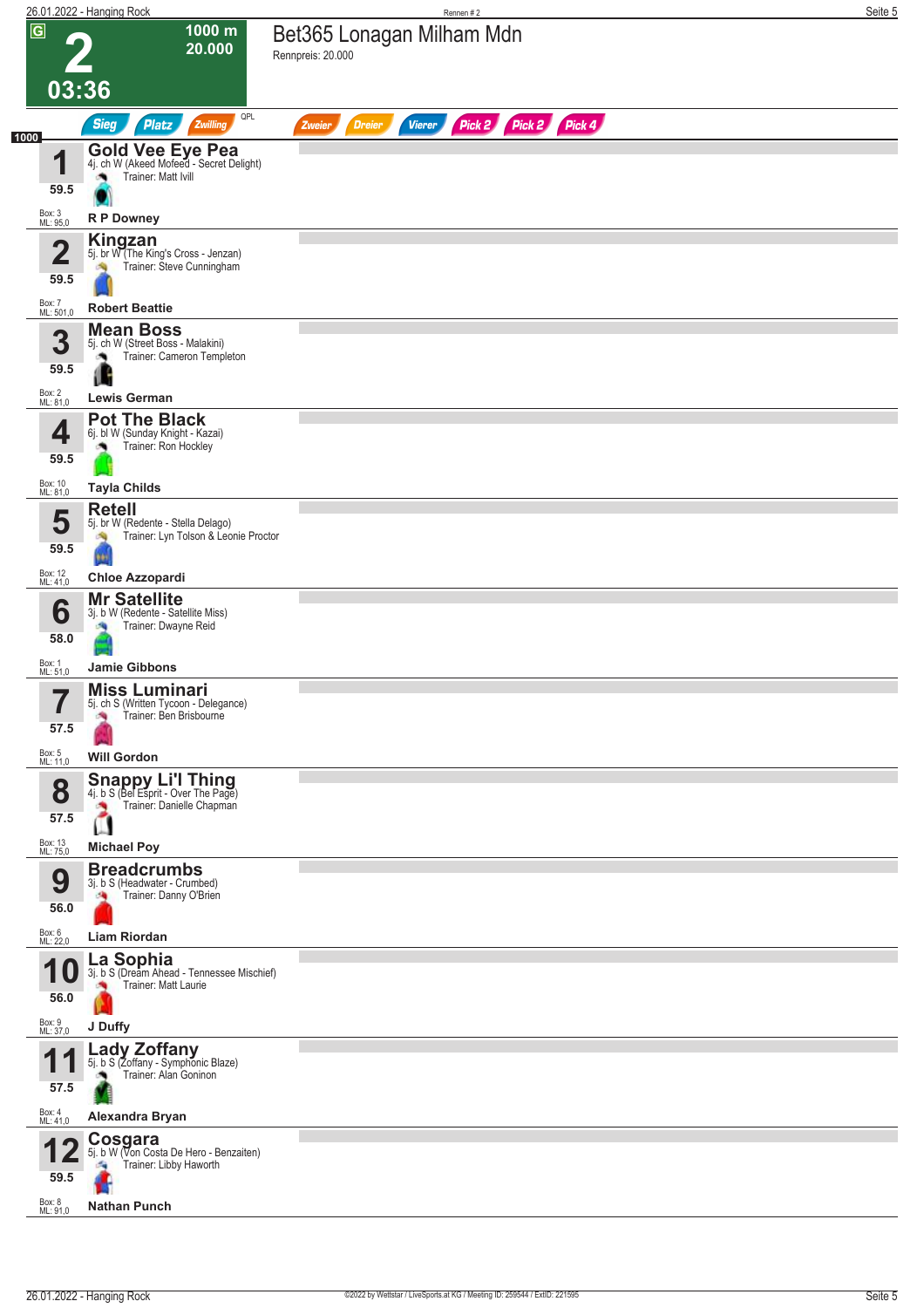| 26.01.2022 - Hanging Rock                                                                                               | Rennen#2                                                        | Seite 6 |
|-------------------------------------------------------------------------------------------------------------------------|-----------------------------------------------------------------|---------|
| $\boxed{G}$<br>1000 m<br>20.000                                                                                         | Bet365 Lonagan Milham Mdn<br>Rennpreis: 20.000                  |         |
| 03:36                                                                                                                   |                                                                 |         |
| QPL<br><b>Sieg</b><br>Platz<br>Zwilling                                                                                 | Pick 4<br>Pick 2<br>Pick 2<br>Dreier<br><b>Vierer</b><br>Zweier |         |
| <b>Beatles</b><br>5j. b W (Kuroshio - Allyouneedislove)<br>Trainer: Sharon Croxford<br>59.5<br>ш<br>Box: 14<br>ML: 61,0 |                                                                 |         |
| <b>King Aviator</b><br>3j. b W (Air Force Blue - Relaunch)<br>Trainer: Patrick Kearney<br>58.0                          |                                                                 |         |
| Box: 11<br>ML: 31,0<br>J Duffy<br>Quoten:                                                                               |                                                                 |         |
| Ergebnis:                                                                                                               |                                                                 |         |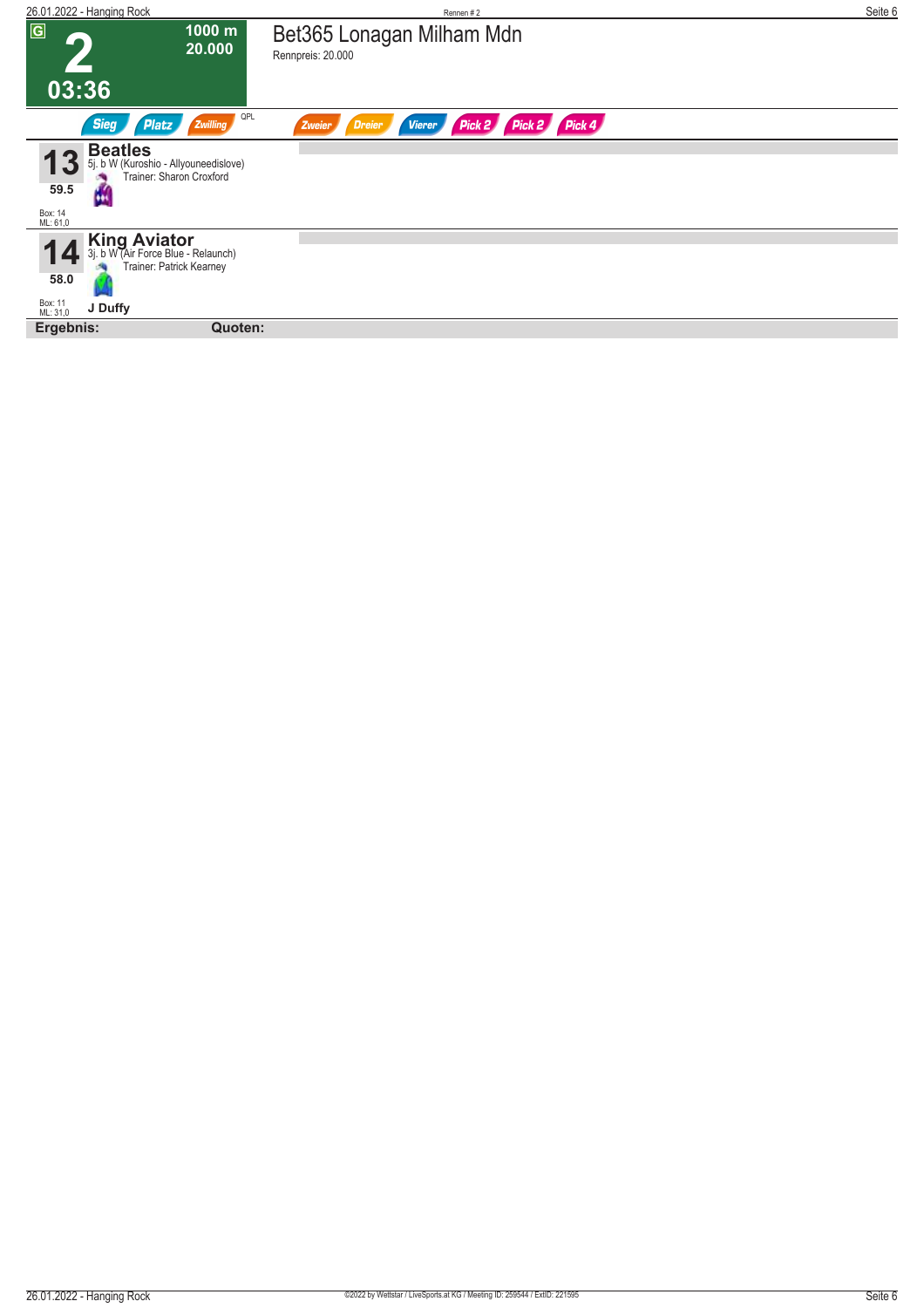|                             | 26.01.2022 - Hanging Rock                                                                           | Seite 7<br>Rennen#3                                              |
|-----------------------------|-----------------------------------------------------------------------------------------------------|------------------------------------------------------------------|
| $\sqrt{G}$                  | 1000 m<br>20.000                                                                                    | Jack Styring Oam<br>Rennpreis: 20.000                            |
| 04:11                       |                                                                                                     |                                                                  |
| 1000                        | QPL<br><b>Sieg</b><br><b>Platz</b><br>Zwilling                                                      | Pick 2 Pick 2 Pick 4<br><b>Vierer</b><br><b>Dreier</b><br>Zweier |
| и                           | <b>Highway To Success</b><br>6j. b/br W (Nicconi - Dolly's Sundaye)                                 |                                                                  |
| 62.5                        | Trainer: Nathan Hobson<br>Q                                                                         |                                                                  |
| Box: 3<br>ML: 55,0          | Zoe Lloyd                                                                                           |                                                                  |
| $\mathbf 2$<br>61.5         | <b>French Fields</b><br>4j. ch S (Deep Field - Gooniwiggal)<br>Trainer: Melody Cunningham           |                                                                  |
| Box: 2<br>ML: 26,0          | <b>Melissa Julius</b>                                                                               |                                                                  |
| 3<br>61.0                   | <b>Bolek</b><br>7j. b W (Swift Alliance - Dal Dal)<br>Trainer: Neil Dyer<br>οŃ,                     |                                                                  |
| Box: 10<br>ML: 11,0         | Liam Riordan                                                                                        |                                                                  |
| 4<br>60.0                   | <b>Palace Road</b><br>4j. br S (Zoustar - Queen's Crown)<br>Trainer: Heath Chalmers                 |                                                                  |
| Box: 6<br>ML: 9,0           | Œ<br>J Duffy                                                                                        |                                                                  |
| 5<br>59.5                   | Lightning Rider<br>9j. b W (Gonski - Ride The Lightning)<br>Trainer: Ron Hockley                    |                                                                  |
| Box: 1<br>ML: 26,0          | Jamie Gibbons                                                                                       |                                                                  |
| 6<br>59.0                   | <b>Daniyah</b><br>4j. br S (Artie Schiller - Anna Dana)<br>Trainer: Charles Cassar                  |                                                                  |
| Box: 9<br>ML: 501,0         | <b>Nathan Punch</b>                                                                                 |                                                                  |
| 7<br>$\blacksquare$<br>59.0 | Go Gurda<br>5j. ch S (Hidden Dragon - Jubilee)<br>Trainer: Bryan Marsden<br>÷,                      |                                                                  |
| Box: 5<br>ML: 26,0          | <b>Craig Atkinson</b>                                                                               |                                                                  |
| 8<br>58.5                   | Very Shamus<br>4j. b S (Shamus Award - Vee)<br>Trainer: Gwenda Johnstone<br>$\frac{1}{2}$           |                                                                  |
| Box: 8<br>ML: 5,0           | <b>Will Gordon</b>                                                                                  |                                                                  |
| 9<br>57.5                   | Nicantellya<br>6j. b W (Nicconi - Canitellya)<br>Trainer: Neil Dyer                                 |                                                                  |
| Box: 7<br>ML: 11,0          | <b>Chloe Azzopardi</b>                                                                              |                                                                  |
| 55.0                        | <b>Buddy For Nothing</b><br>8j. b/br W (Strategic Maneuver - Splaise)<br>Trainer: Steve Field<br>o. |                                                                  |
| Box: 4<br>ML: 15,0          | <b>Michael Poy</b>                                                                                  |                                                                  |
| Ergebnis:                   | Quoten:                                                                                             |                                                                  |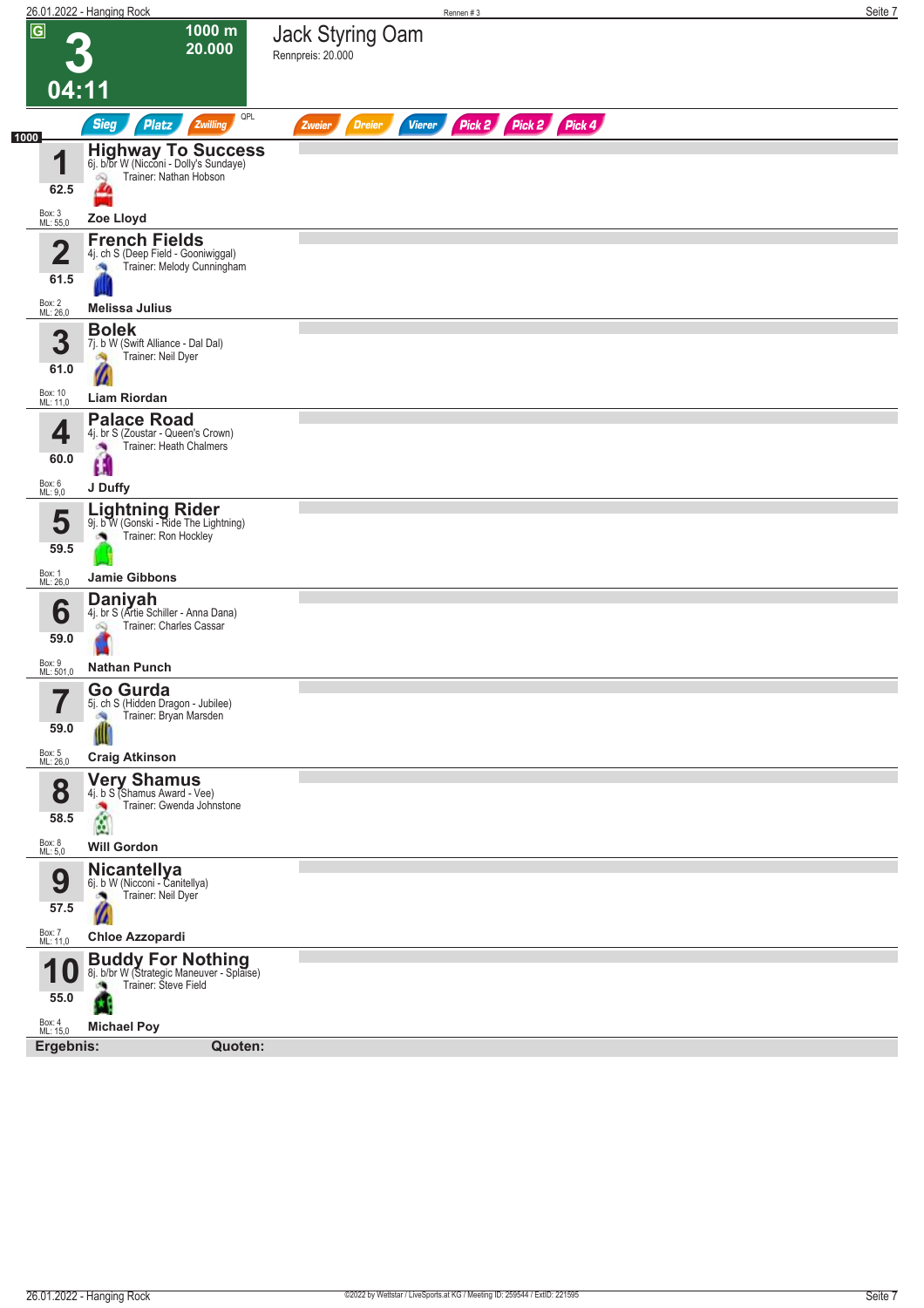|                          | 26.01.2022 - Hanging Rock                                                                           | Rennen#4                                                         | Seite 8 |
|--------------------------|-----------------------------------------------------------------------------------------------------|------------------------------------------------------------------|---------|
| $\overline{G}$           | 2400 m<br>20.000                                                                                    | Happy 70Th Lyn Bayley<br>Rennpreis: 20.000                       |         |
| 04:46                    |                                                                                                     |                                                                  |         |
|                          | QPL<br><b>Sieg</b><br><b>Platz</b><br>Zwilling                                                      | Pick 2 Pick 2 Pick 4 Pick 4<br><b>Dreier</b><br>Vierer<br>Zweier |         |
| 2400<br>И                | Jekyll'n'hyde<br>5j. b W (Toronado - Lupino)                                                        |                                                                  |         |
| ш<br>62.5                | Trainer: S Morrish                                                                                  |                                                                  |         |
| Box: 7<br>ML: 36,0       | <b>Will Gordon</b>                                                                                  |                                                                  |         |
|                          | Lesedi                                                                                              |                                                                  |         |
| $\overline{\mathbf{2}}$  | 6j. b S (Polanski - Diamond Broker)<br>Trainer: Jack Laing                                          |                                                                  |         |
| 60.0                     |                                                                                                     |                                                                  |         |
| Box: 3<br>ML: 41,0       | <b>Tayla Childs</b><br><b>The Onion Thief</b>                                                       |                                                                  |         |
| 3                        | 5j. b S (Mawingo - Catarata)<br>Trainer: Andrew Bobbin<br>oq                                        |                                                                  |         |
| 59.5                     |                                                                                                     |                                                                  |         |
| Box: 1<br>ML: 10,0       | <b>Neil Farley</b>                                                                                  |                                                                  |         |
| 4                        | <b>My King's Counsel</b><br>7j. b W (Myboycharlie - Lady's Counsel)<br>Trainer: Kathryn Durden<br>肉 |                                                                  |         |
| 59.0                     |                                                                                                     |                                                                  |         |
| Box: 2<br>ML: 6,0        | Liam Riordan                                                                                        |                                                                  |         |
| 5                        | <b>So Belafonte</b><br>8j. b W (Medaglia D'oro - Very Discreet)                                     |                                                                  |         |
| 59.0                     | Trainer: Dan O'Sullivan                                                                             |                                                                  |         |
| Box: 8<br>ML: 85,0       | J Duffy                                                                                             |                                                                  |         |
| 6                        | Do It In Purple<br>4j. b W (Dundeel - Purple Cape)                                                  |                                                                  |         |
| 57.0                     | Trainer: Kelvin Southey                                                                             |                                                                  |         |
| Box: 13<br>ML: 10,0      | <b>Michael Poy</b>                                                                                  |                                                                  |         |
| $\overline{\phantom{a}}$ | <b>Blazing Lace</b><br>4j. b/br S (Toronado - Lacey Underall)                                       |                                                                  |         |
| 56.5                     | Trainer: Dan O'Sullivan<br>dQ.                                                                      |                                                                  |         |
| Box: 10                  | <b>Christine Puls</b>                                                                               |                                                                  |         |
| ML: 41,0                 | <b>Mikayla's Pride</b>                                                                              |                                                                  |         |
| 8                        | 4j. gr/b W (Mikaylas Raider - Grey Gown)<br>Trainer: Kelvin Southey                                 |                                                                  |         |
| 56.0                     | И                                                                                                   |                                                                  |         |
| Box: 12<br>ML: 501,0     | <b>Kyle Hocking</b><br><b>Olifoet</b>                                                               |                                                                  |         |
| 9                        | 9j. b W (Teofilo - Miss Martika)<br>Trainer: Bob & Kane Post                                        |                                                                  |         |
| 56.0                     |                                                                                                     |                                                                  |         |
| Box: 4<br>ML: 85,0       | <b>Lewis German</b>                                                                                 |                                                                  |         |
| U                        | <b>Darken Up</b><br>9j. b S (Perfectly Ready - Light Majesty)<br>Trainer: Bob & Kane Post           |                                                                  |         |
| 55.0                     |                                                                                                     |                                                                  |         |
| Box: 9<br>ML: 12,0       | <b>Kate Walters</b>                                                                                 |                                                                  |         |
| И<br>и                   | <b>Mafiore</b><br>4j. br/bl W (Fiorente - Marotta)                                                  |                                                                  |         |
| 55.0                     | Trainer: D & C Feek<br>69                                                                           |                                                                  |         |
| Box: 14<br>ML: 85,0      | <b>Tatum Bull</b>                                                                                   |                                                                  |         |
|                          | <b>Classic Kingdom</b><br>5j. br W (Pierro - In The Future)                                         |                                                                  |         |
| 55.0                     | Trainer: Michael Templeton                                                                          |                                                                  |         |
| Box: 11<br>ML: 31,0      | <b>Nathan Punch</b>                                                                                 |                                                                  |         |
|                          |                                                                                                     |                                                                  |         |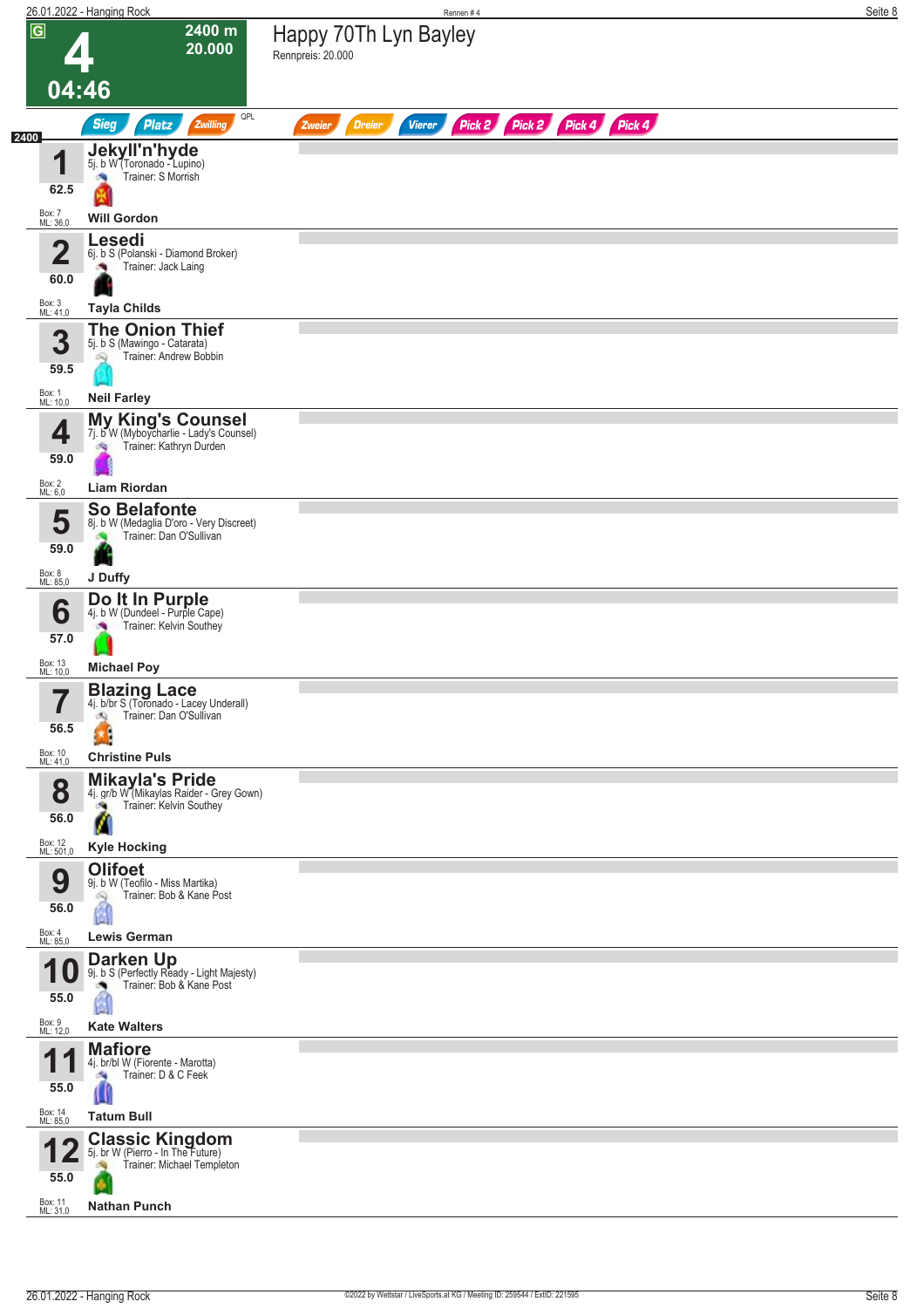| 26.01.2022 - Hanging Rock                                                                   | Rennen#4                                                         | Seite 9 |
|---------------------------------------------------------------------------------------------|------------------------------------------------------------------|---------|
| $\overline{G}$<br>2400 m<br>20.000                                                          | Happy 70Th Lyn Bayley<br>Rennpreis: 20.000                       |         |
| 04:46                                                                                       |                                                                  |         |
| QPL<br><b>Sieg</b><br>Platz<br>Zwilling                                                     | Pick 2 Pick 2 Pick 4 Pick 4<br><b>Vierer</b><br>Dreier<br>Zweier |         |
| <b>Surreal Deal</b><br>6j. br W (Skilled - Pedal)<br>Trainer: Helen Burns<br>55.0           |                                                                  |         |
| Box: 5<br>ML: 51,0<br>Alexandra Bryan                                                       |                                                                  |         |
| <b>Ambusher</b><br>b W (Widden Valley - Amber Flush)<br>9i.<br>Trainer: Ron Hockley<br>55.0 |                                                                  |         |
| Box: 6<br>ML: 31,0<br><b>Jamie Gibbons</b>                                                  |                                                                  |         |
| Ergebnis:<br>Quoten:                                                                        |                                                                  |         |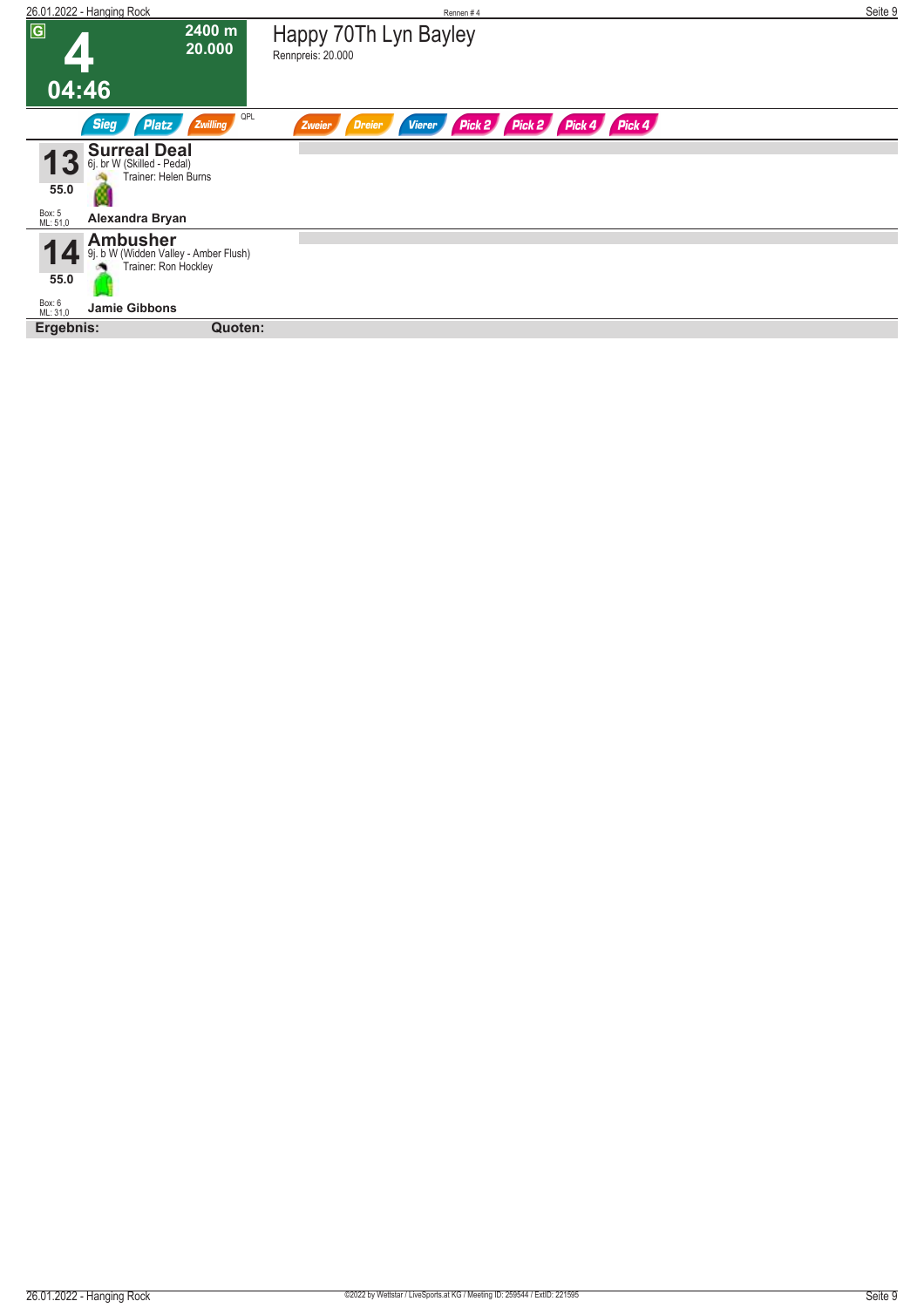|                            | 26.01.2022 - Hanging Rock                                                                       | Rennen#5                                                                | Seite 10 |
|----------------------------|-------------------------------------------------------------------------------------------------|-------------------------------------------------------------------------|----------|
| $\overline{G}$             | 1800 m<br>20.000<br>05:22                                                                       | <b>Frontier Touring</b><br>Rennpreis: 20.000                            |          |
|                            | QPL<br><b>Sieg</b><br><b>Platz</b><br>Zwilling                                                  | Pick 2 Pick 2 Pick 3 Pick 4<br><b>Dreier</b><br><b>Vierer</b><br>Zweier |          |
| 1800                       | <b>Wolf Whistle</b>                                                                             |                                                                         |          |
| И<br>59.5                  | 5j. b W (The Wow Signal - Fast Grass)<br>Trainer: C V Kelly<br>۸<br>t                           |                                                                         |          |
| Box: 10<br>ML: 19,0        | <b>Neil Farley</b>                                                                              |                                                                         |          |
| $\mathbf 2$<br>59.0        | <b>King's Hand</b><br><sup>9j. gr/br W (Authorized - Grey Gem)</sup><br>Trainer: John D Pearson |                                                                         |          |
| Box: 3<br>ML: 10,0         | <b>Tayla Childs</b>                                                                             |                                                                         |          |
| 3                          | <b>Dynamic Moss</b><br>6j. b S (Stryker - Mossmoney)<br>Trainer: Gordon Strang                  |                                                                         |          |
| 57.5<br>Box: 1<br>ML: 12,0 | W<br><b>John Keating</b>                                                                        |                                                                         |          |
| 4<br>56.0                  | <b>Cosmic Scoop</b><br>8j. br S (Astronomer Royal - Bella Jinsky)<br>Trainer: Marcus Fahler     |                                                                         |          |
|                            |                                                                                                 |                                                                         |          |
| Box: 9<br>ML: 10,0<br>5    | <b>Sheridan Clarke</b><br><b>Flying Basil</b><br>4j. b <sup>-</sup> W (Magnus - Ready Cuz)      |                                                                         |          |
| 56.0                       | Trainer: Jackson Pallot                                                                         |                                                                         |          |
| Box: 14<br>ML: 85,0        | W#4<br><b>Liam Riordan</b>                                                                      |                                                                         |          |
| 6<br>56.0                  | <b>Needs Amore</b><br>6j. b S (Needs Further - Come On Rory)<br>Trainer: S G Noble<br>Q         |                                                                         |          |
| Box: 7                     | <b>Samantha Noble</b>                                                                           |                                                                         |          |
| ML: 14,0                   | <b>Haleakala</b>                                                                                |                                                                         |          |
| 55.0                       | 6j. b S (Bernardini - Donnidi Sulina)<br>Trainer: Wayne Walters<br>Q                            |                                                                         |          |
| Box: 6<br>ML: 51,0         | <b>Kate Walters</b>                                                                             |                                                                         |          |
| 8<br>55.0                  | <b>Readily Rewarded</b><br>5j. b S (Rothesay - Readily)<br>Trainer: Kelvin Southey<br>×         |                                                                         |          |
| Box: 11<br>ML: 19,0        | <b>Kyle Hocking</b>                                                                             |                                                                         |          |
| 9<br>55.0                  | <b>Stay A While</b><br>5j. ch S (Sirius Slew - Maidanz)<br>Trainer: Michael Templeton           |                                                                         |          |
| Box: 2<br>ML: 7,0          | <b>Nathan Punch</b>                                                                             |                                                                         |          |
| U<br>55.0                  | <b>Unanchored</b><br>5j. ch S (Oamaru Force - Star Jeune)<br>Trainer: Matt Ivill                |                                                                         |          |
| Box: 5<br>ML: 19,0         | <b>Lewis German</b>                                                                             |                                                                         |          |
| И<br>56.0                  | <b>Bayfury</b><br>11j. b W (Sunday Knight - Furia)<br>Trainer: Ron Hockley                      |                                                                         |          |
| Box: 4<br>ML: 85,0         | <b>Jamie Gibbons</b>                                                                            |                                                                         |          |
| 60.0                       | <b>Fighting Sweet</b><br>4j. b S (Fighting Sun - Sister Sweet)<br>Trainer: Andrew Bobbin        |                                                                         |          |
| Box: 12<br>ML: 5,0         |                                                                                                 |                                                                         |          |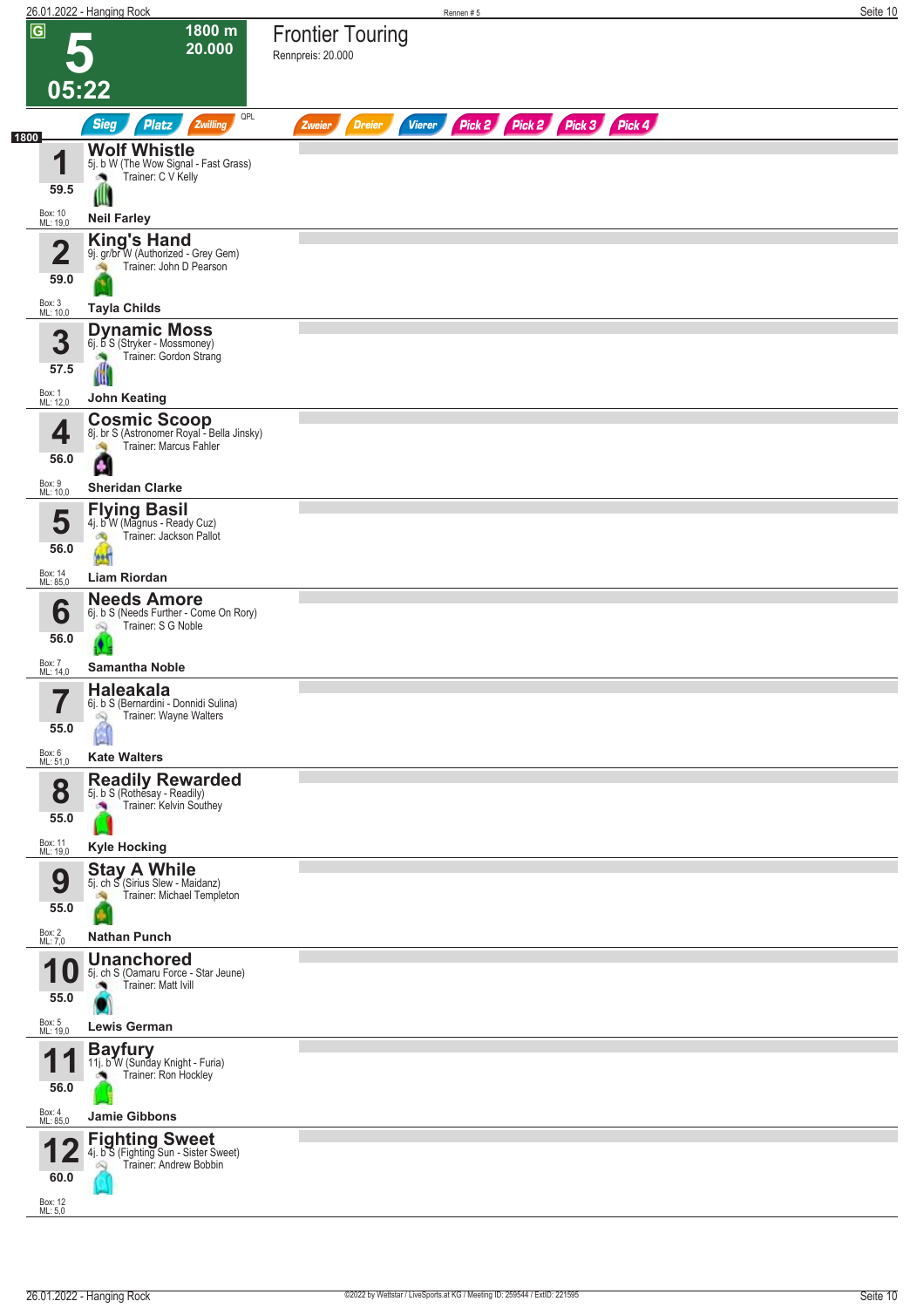| 26.01.2022 - Hanging Rock                                 |                                                                        | Rennen#5                                                            | Seite 11 |
|-----------------------------------------------------------|------------------------------------------------------------------------|---------------------------------------------------------------------|----------|
| $\overline{G}$                                            | 1800 m<br>20.000                                                       | <b>Frontier Touring</b><br>Rennpreis: 20.000                        |          |
| 05:22                                                     |                                                                        |                                                                     |          |
| <b>Sieg</b><br>Platz                                      | QPL<br>Zwilling                                                        | Pick 2 Pick 3 Pick 4<br>Pick 2<br><b>Vierer</b><br>Dreier<br>Zweier |          |
| <b>All Or Nothin'</b><br>62.0<br>Box: 13<br>ML: 15,0      | 4j. b/br W (All American - Not Fuhr Nothin)<br>Trainer: Dan O'Sullivan |                                                                     |          |
| Yulong Place<br>6j. b W (Galileo - Hillfa)<br>6i.<br>55.0 | Trainer: Lyn Shand                                                     |                                                                     |          |
| Box: 8<br>ML: 41,0                                        |                                                                        |                                                                     |          |
| Ergebnis:                                                 | Quoten:                                                                |                                                                     |          |
|                                                           |                                                                        |                                                                     |          |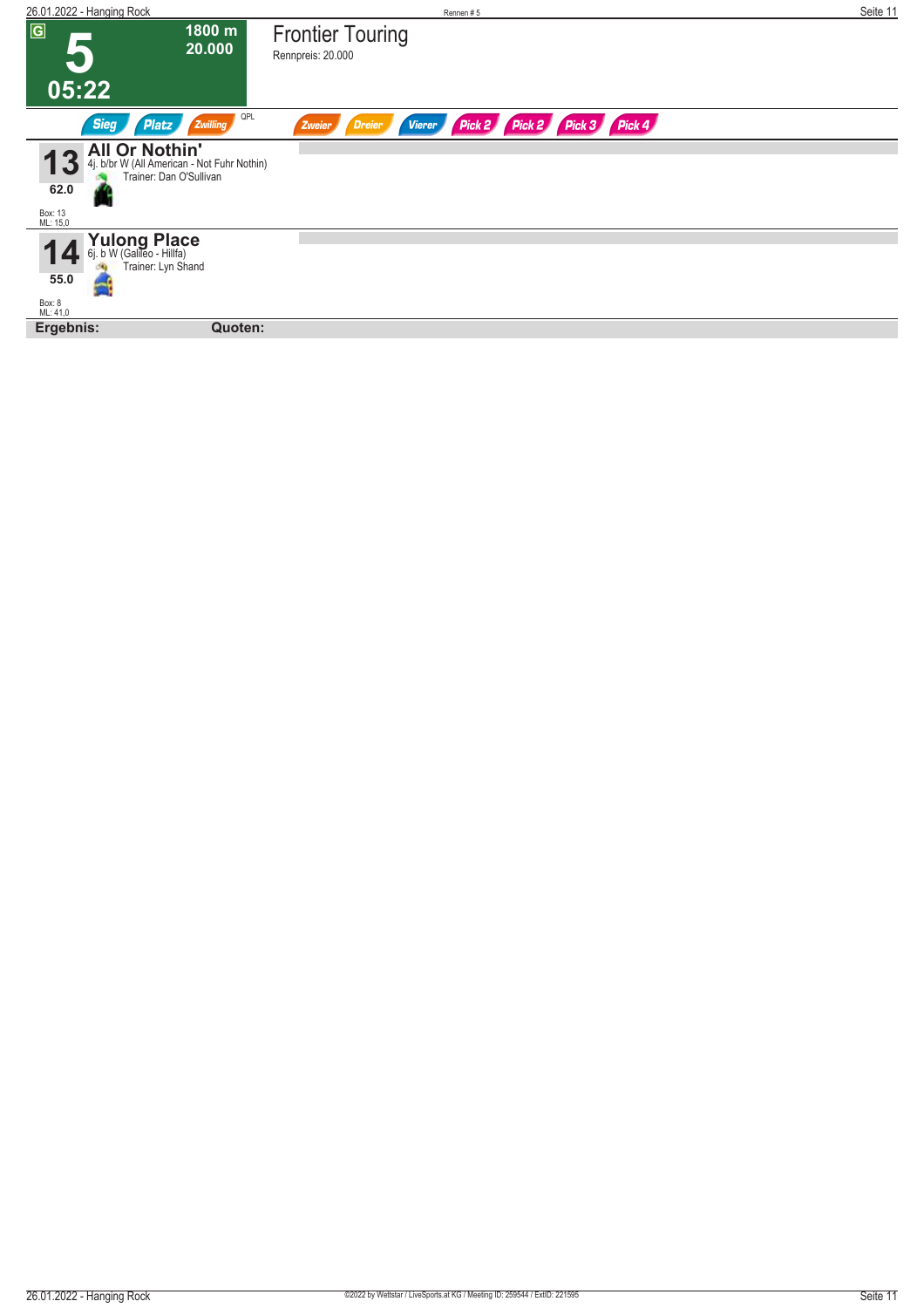|                             | 26.01.2022 - Hanging Rock                                                                       | Rennen#6                                                                | Seite 12 |
|-----------------------------|-------------------------------------------------------------------------------------------------|-------------------------------------------------------------------------|----------|
| $\overline{G}$              | 1800 m<br>30.000                                                                                | Bet365 Hanging Rock Cup<br>Rennpreis: 30.000                            |          |
| 05:56                       |                                                                                                 |                                                                         |          |
| 1800                        | QPL<br>Platz<br><b>Sieg</b><br>Zwilling                                                         | Pick 2 Pick 2 Pick 3 Pick 4<br><b>Dreier</b><br><b>Vierer</b><br>Zweier |          |
| 1                           | <b>Strategic Phil</b><br>6j. b W (Strategic - Northern Rose)<br>Trainer: David Brideoake<br>óQ  |                                                                         |          |
| 60.0                        |                                                                                                 |                                                                         |          |
| Box: 1<br>ML: 6,0           | <b>Will Gordon</b><br><b>Court Deep</b>                                                         |                                                                         |          |
| 2<br>59.5                   | 5j. b W (Deep Field - Court Flying)<br>Trainer: Ciaron Maher & David Eustace<br>鸿               |                                                                         |          |
| Box: 2<br>ML: 29,0          | <b>Michael Poy</b>                                                                              |                                                                         |          |
| 3<br>57.5                   | <b>Dubai Dominion</b><br>6j. b W (Pivotal - Hoodna)<br>Trainer: Andrew Bobbin<br>Q              |                                                                         |          |
| Box: 4<br>ML: 75,0          | <b>Christine Puls</b>                                                                           |                                                                         |          |
| 4<br>55.0                   | Adabeyaat<br>5j. b S (Oasis Dream - Mashoora)<br>Trainer: John Salanitri                        |                                                                         |          |
| Box: 5<br>ML: 95,0          | <b>Dean Holland</b>                                                                             |                                                                         |          |
| 5<br>55.0                   | <b>Pearlman</b><br>6j. ch W (Nathaniel - Lurina)<br>Trainer: Amy Mcdonald                       |                                                                         |          |
| Box: 3<br>ML: 7,0           | <b>Tatum Bull</b>                                                                               |                                                                         |          |
| 6<br>55.0                   | <b>Helmiton</b><br>4j. ch W (Helmet - Sweet Miss Ruby)<br>Trainer: M J Ellerton                 |                                                                         |          |
| Box: 6<br>ML: 55,0          | <b>Liam Riordan</b>                                                                             |                                                                         |          |
| 7<br>$\blacksquare$<br>55.0 | <b>Mangione</b><br>6j. b W (Fiorente - Symphony Strings)<br>Trainer: Andrew Bobbin<br>$\bullet$ |                                                                         |          |
| Box: 8<br>ML: 85,0          | <b>Sheridan Clarke</b>                                                                          |                                                                         |          |
| 8<br>55.0                   | <b>Nievre</b><br>6j. b S (Burgundy - Head Girl)<br>Trainer: Steve Field<br>Q<br>H               |                                                                         |          |
| Box: 7<br>ML: 101,0         | <b>Chloe Azzopardi</b>                                                                          |                                                                         |          |
| Ergebnis:                   | Quoten:                                                                                         |                                                                         |          |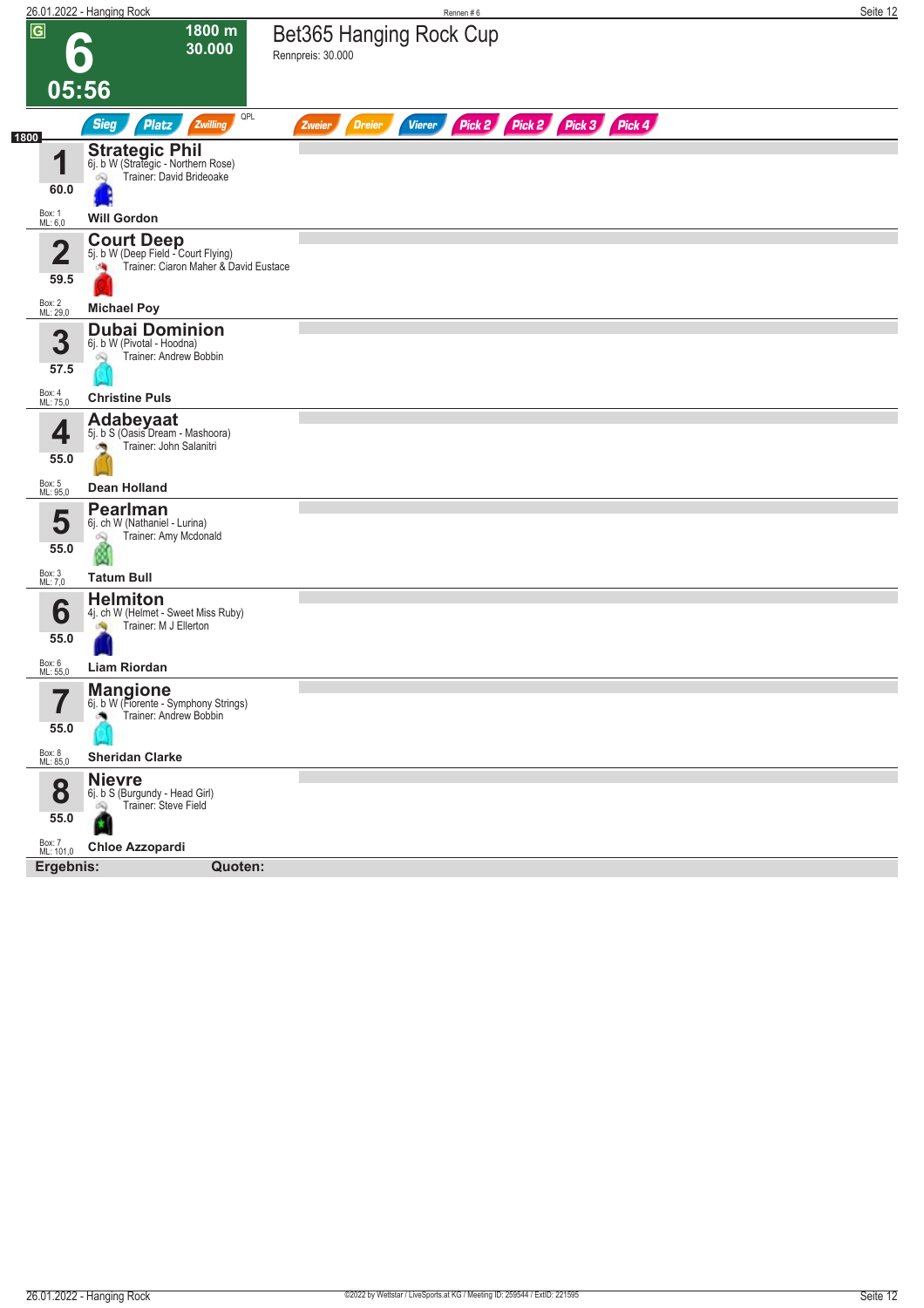|      |                                   | 26.01.2022 - Hanging Rock                                                                                             | Rennen #7                                                        | Seite 13 |
|------|-----------------------------------|-----------------------------------------------------------------------------------------------------------------------|------------------------------------------------------------------|----------|
|      | $\overline{G}$<br>06:51           | 1600 m<br>20.000                                                                                                      | <b>Evolve Interiors</b><br>Rennpreis: 20.000                     |          |
|      |                                   | QPL<br><b>Sieg</b><br><b>Platz</b><br>Zwilling                                                                        | Pick 2 Pick 3 Pick 4<br><b>Vierer</b><br><b>Dreier</b><br>Zweier |          |
| 1600 |                                   |                                                                                                                       |                                                                  |          |
|      | И<br>63.0                         | <b>El Santo</b><br>4j. b W (Press Statement - Lucha Libre)<br>Trainer: Dan O'Sullivan                                 |                                                                  |          |
|      | Box: 5<br>ML: 39,0                | <b>Sheridan Clarke</b>                                                                                                |                                                                  |          |
|      | $\overline{\mathbf{2}}$<br>63.0   | Hendrika<br>5j. ch S (Iffraaj - Danness)<br>Trainer: Andrew Bobbin                                                    |                                                                  |          |
|      | Box: 3<br>ML: 44,0                | <b>Will Gordon</b>                                                                                                    |                                                                  |          |
|      | 3<br>62.5                         | <b>Burleigh Boy</b><br>4j. br/bl W (Pride Of Dubai - Hera)<br>Trainer: Danny O'Brien<br>ôQ                            |                                                                  |          |
|      | Box: 2<br>ML: 8,0                 | <b>Liam Riordan</b>                                                                                                   |                                                                  |          |
|      | 4<br>61.0                         | Regal Bellarina<br>6j. b/br S (Written Tycoon - Fanciful Bella)<br>Trainer: Matt Cumani                               |                                                                  |          |
|      | Box: 1<br>ML: 75,0                | <b>Tatum Bull</b>                                                                                                     |                                                                  |          |
|      | 5<br>60.0                         | <b>Sebeat</b><br>7j. b W (Sebring - Tropical Beat)<br>Trainer: Charlotte Littlefield<br>Ш                             |                                                                  |          |
|      | Box: 11<br>ML: 95,0               | <b>John Keating</b>                                                                                                   |                                                                  |          |
|      | 6<br>59.5                         | <b>Pannier Dame</b><br>5j. b S (Tavistock - British Dame)<br>Trainer: Michael Templeton<br>÷,                         |                                                                  |          |
|      | Box: 9                            | <b>Nathan Punch</b>                                                                                                   |                                                                  |          |
|      | ML: 95,0<br>━<br>58.5             | <b>Last Dream</b><br>5j. b/br S (Showcasing - Nan's Dream)<br>Trainer: Bob & Kane Post<br>Ñ                           |                                                                  |          |
|      | Box: 6                            |                                                                                                                       |                                                                  |          |
|      | ML: 15,0                          | <b>Kate Walters</b>                                                                                                   |                                                                  |          |
|      | 8<br>58.0<br>Box: 13<br>ML: 501,0 | <b>Without Excuse</b><br>5j. b S (Delightful Choice - Distorted Crown)<br>Trainer: Chris Diplock<br>闷<br>E<br>J Duffy |                                                                  |          |
|      |                                   | <b>Sarnia</b>                                                                                                         |                                                                  |          |
|      | 9<br>57.0                         | 5j. b S (Dundeel - Garden Island)<br>Trainer: Cameron Templeton<br>л.                                                 |                                                                  |          |
|      | Box: 7<br>ML: 31,0                | <b>Lewis German</b>                                                                                                   |                                                                  |          |
|      | 1<br>U<br>55.5                    | <b>End Of Day</b><br>7j. b/br W (Domesday - Curry King Prawn)<br>Trainer: C V Kelly<br>Ш                              |                                                                  |          |
|      | Box: 12<br>ML: 41,0               | <b>Michael Poy</b>                                                                                                    |                                                                  |          |
|      | 1<br>55.0                         | <b>Messika</b><br>8j. b S (Barton Gate - Spectra Bay)<br>Trainer: D F Hill                                            |                                                                  |          |
|      | Box: 4<br>ML: 31,0                | <b>Jade Darose</b>                                                                                                    |                                                                  |          |
|      | 55.0<br>Box: 8<br>ML: 41,0        | <b>Frank The Yank</b><br>6j. ch W (Lucas Cranach - Very Humorous)<br>Trainer: C J Davis<br><b>Hannah Le Blanc</b>     |                                                                  |          |
|      |                                   |                                                                                                                       |                                                                  |          |